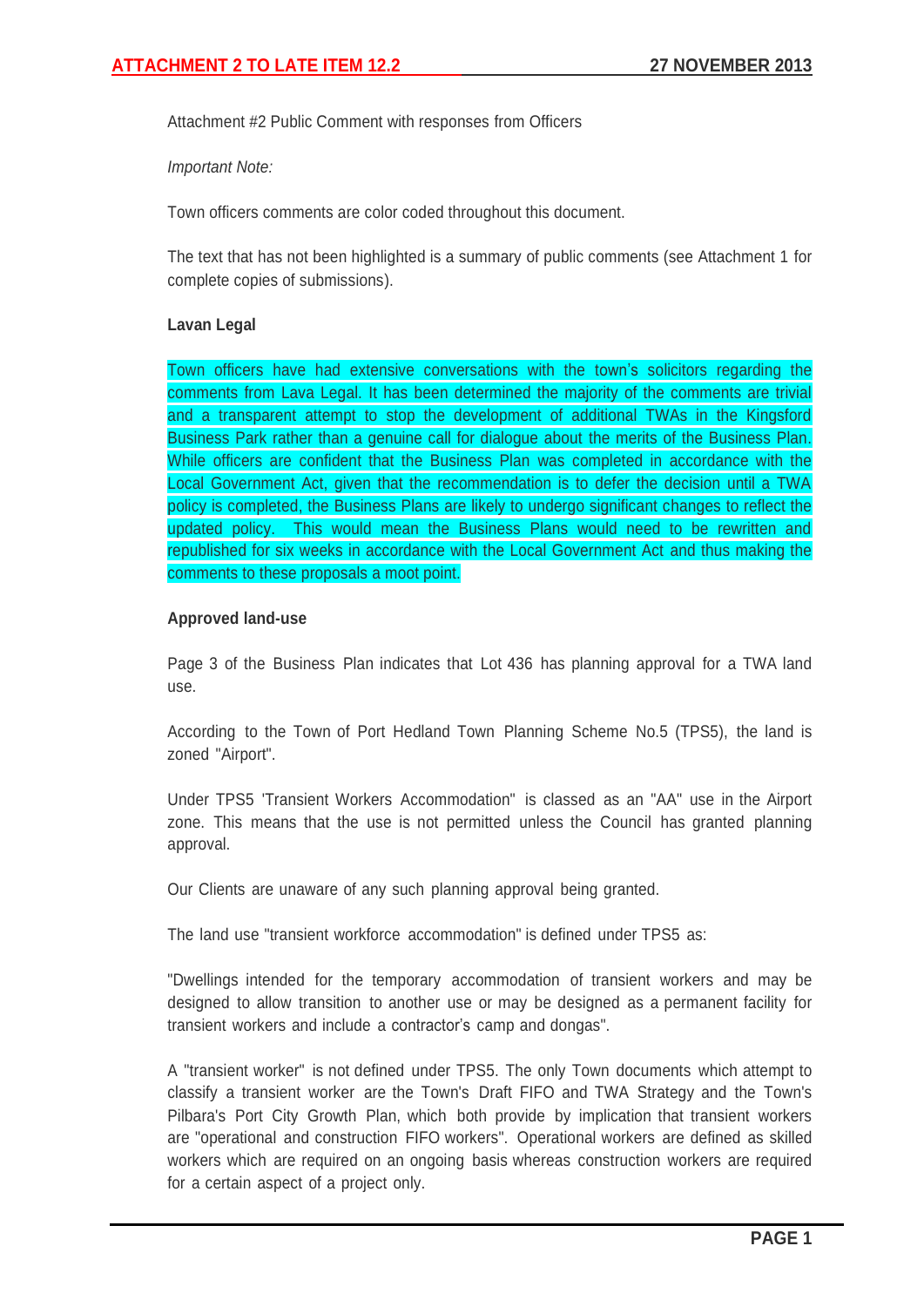Additionally, in all circumstances where a TWA is proposed, there will always be an effect on the amenity of the locality, and accordingly, all such applications may only be determined by the Council (and not by delegation).

As the Proposal has failed to identify what specific business or project the TWA will be catering to (ie, it has failed to identify an operational or construction workforce), it is questionable if the land use proposed will meet the definition of a TWA

A lease with a 20 year potential is not temporary nature, and as there is no identification of an operational or construction workforce to which the facility will cater, the land use is likely to be a Motel Use (which is an "SA" use under the TPS5 and requires advertising prior to Council exercising its discretion).

Accordingly, unless the Town can produce a valid planning approval for the development of the Land, which has been advertised in accordance with TPS5, then the statement at Page 3 of the Business Plan is misleading and not true.

Lavan Legal correctly points out that a Development Approval has not yet been obtained for the proposed "Transient Workforce Accommodation" (TWA) and is classified as an "AA", requiring Council approval.

As stated by Lavan Legal the Town Planning Scheme No 5 (TPS5) does not define a "Transient Worker", however, the TPS5 does define "Transient Workforce Accommodation" as follows:

"Dwellings intended for the temporary accommodation of transient workers and may be designed to allow transition to another use or may be designed as a permanent facility for transient workers and include a contractor's camp and dongas."

# All TWA facilities will and are required to comply with this definition.

The proposed subdivision and land-use is generally consistent with the layout and objectives of Port Hedland International Airport Land Use Master Plan endorsed by Council on 27 July 2011. It is also consistent with the Pilbara Port City Growth Plan that provides a strategic blueprint to facilitate the sustained growth of Port Hedland.

# **Land Valuation**

Page 3 and page 5 of the Business Plan provides that Ausco's proposed offer to lease a 4.5ha portion of the Lot 436 for  $$12m<sup>2</sup>$  is equal to the current valuation as determined by Australian Property Consultants in August 2013 (APC Valuation).

Section 3.58(3) of the LG Act provides that the Town may dispose of property, otherwise than by highest bidder at public auction or by public tender, if it gives public notice of the proposed disposition, including a description of the property concerned, details of the proposed disposition, and inviting submissions from the public on the proposal.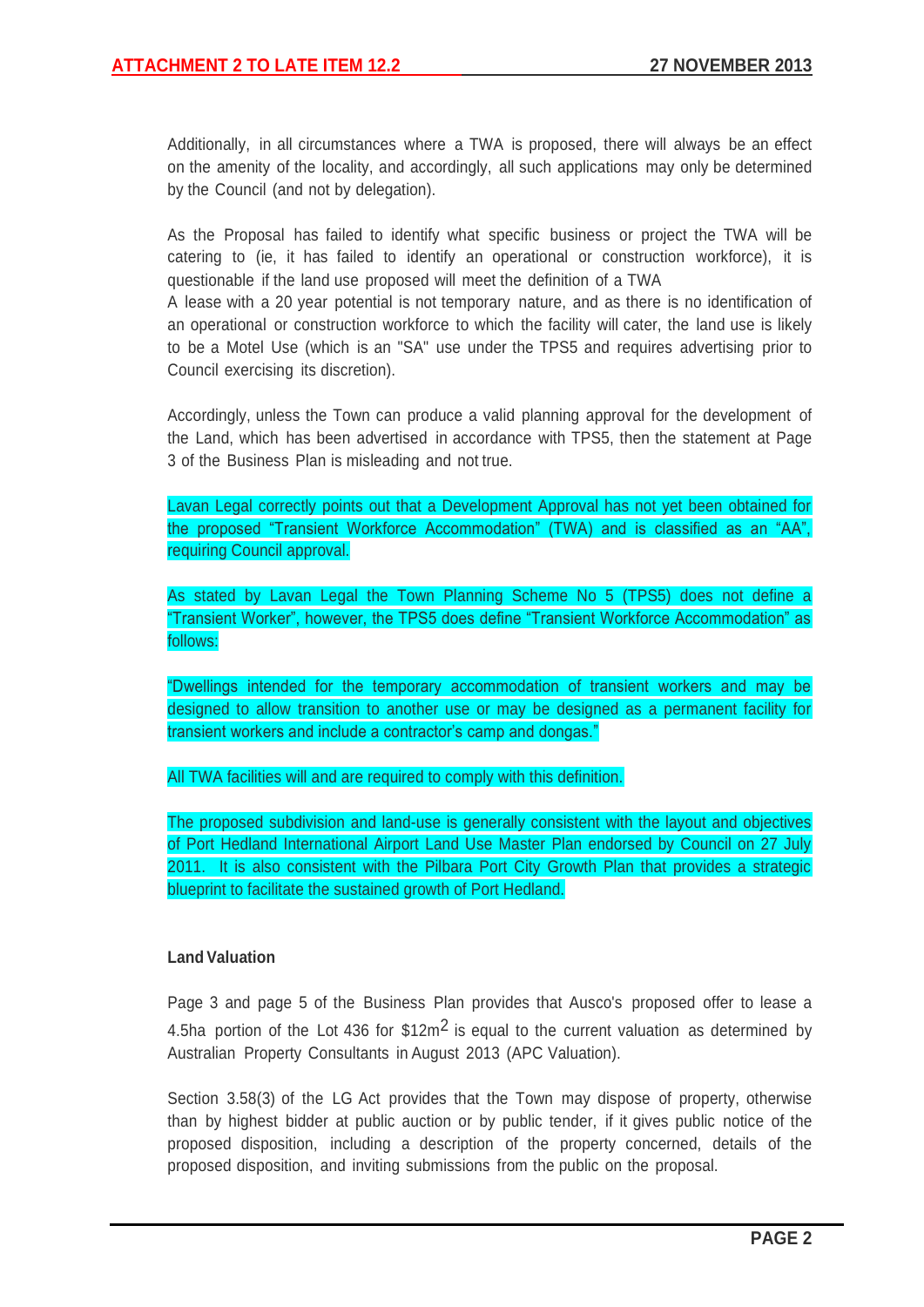The details of the proposed disposition that are required under section 3.58 (3) of the LG Act include, as provided under section 3.58(4) of the LG Act, among other things, a market valuation of the disposition, as ascertained by a valuation carried out not more than 6 months before the proposed disposition.

The APC Valuation provides that the  $$12m<sup>2</sup>$ valuation of the Lot 436 is on the basis that, among other things, the whole 1Oha of the Land is leased for TWA purposes.

Page 12 of the APC Valuation also provides that as land area increases the per square metre rate decreases.

Accordingly, as lots 437, 438 and 439 are significantly smaller (3.5ha) than Lot 436 (1Oha) the valuation rate for those lots is significantly higher at  $$15m<sup>2</sup>$  (see page 13 of the Valuation).

It is evident therefore that a true valuation of the disposition (the land the subject of the Proposal, namely the western 4.5ha portion of Lot 436) has not been conducted as required under s.3.58(4)(c) of the LG Act.

It is also evident that the value of Ausco's offer at  $$12m<sup>2</sup>$  is likely to significantly undervalue, rather than equal the value of the disposition as misleadingly stated by the Town at page 3 and page 5 of the Business Plan.

Please see attached advice from the Town's solicitors dated 4 November 2013

## **Bias & fettering of discretion**

The rule against bias will be offended, and open a decision to legal challenge, in situations where there is a reasonable apprehension of bias.

The test for whether there is a reasonable apprehension of bias is to ask whether a fair minded observer, who is familiar with all the facts and circumstances of a case, would apprehend that there was bias, that is, when there is a reasonable apprehension that the decision maker might not bring an impartial and unprejudiced mind to the resolution of the question involved in it: *Laws v Australian Broadcasting Tribunal* (1990) 10 CLR 70; *Livesey v NSW Bar Association* (1983) 151 CLR 288.

The Proposal and the Business Plan provide a number of examples through which a legal challenge to the ultimate decisions of the Council, under both the LG Act and the *Planning and Development Act 2005* (PD Act), on the basis of a reasonable apprehension of bias, may be made.

As indicated, it is anticipated the value of the proposed development would be greater than seven million dollars triggering the requirement for the development to be considered by the Joint Development Assessment Panel resulting in the ultimate decision being removed from Council.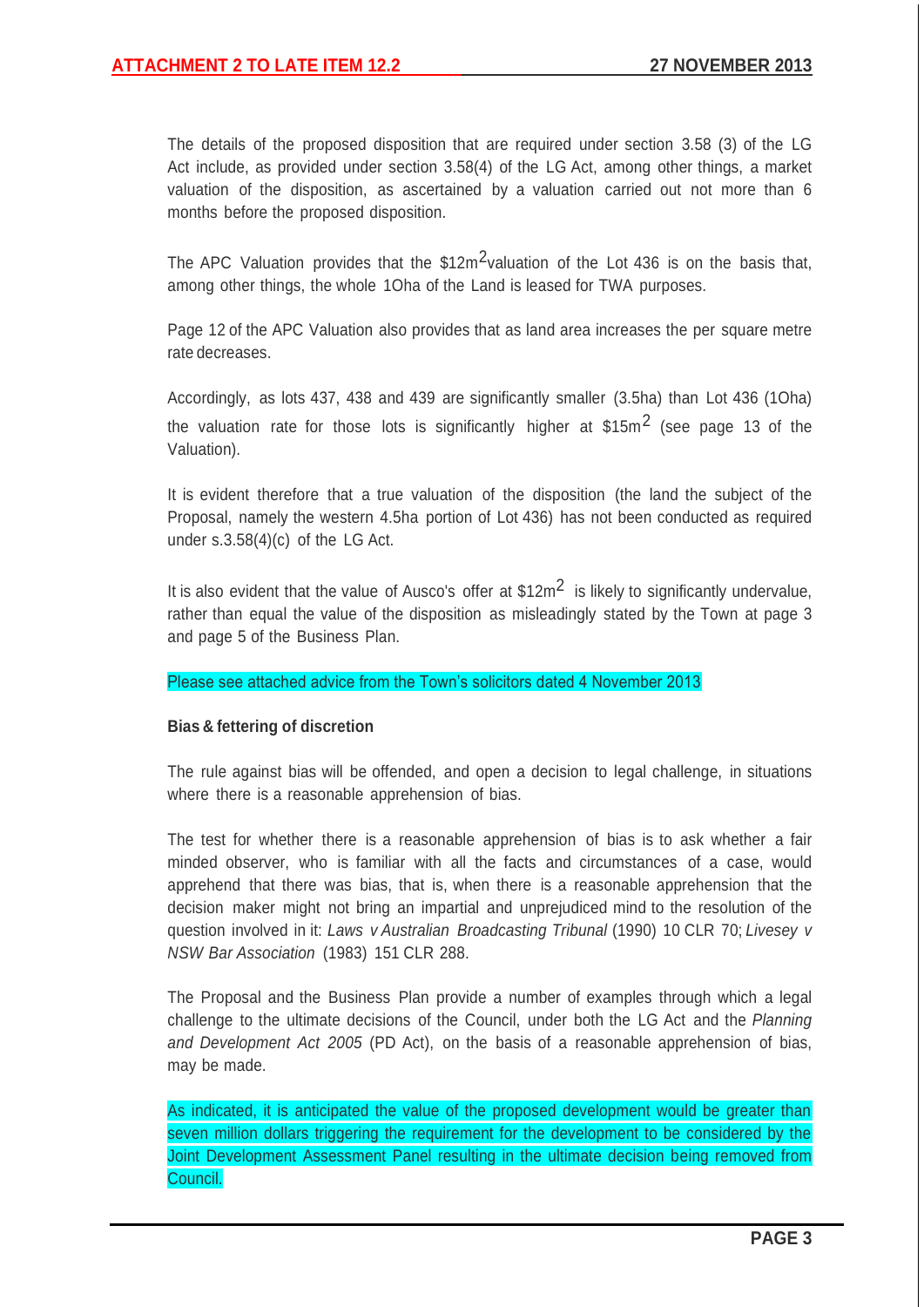## **Lack of Planning Approval**

Both the Business Plan and the Proposal contemplate the entering into of a lease for the purposes of a TWA facility prior to planning approval under TPS 5 being granted.

Page 5 of the Business Plan correctly states that "Ausco will be responsible for obtaining statutory planning and building approvals".

In our submission, neither the Business Plan nor the Proposal should suggest conditions of the lease which are ultimately the subject of other approval mechanisms, such as planning approval under TPS5.

Not only does the imposition of these types of conditions give rise to a reasonable apprehension that the Council will be biased in determining any planning (or other) application, but it also amounts to fettering the Town's and the Council's discretion to determine the applications under TPS5 (and would therefore provide a separate head to challenge the decision)

Please note the following examples alluded to in the Business Plan:

## **Conditions commercially acceptable to Ausco**

Dot point 4 on page 2 of the Proposal reads:

"Subject to the above (meaning subject to an application being made to comply with a proposed precinct plan which is not yet approved) this lease is conditional upon the DA being obtained on terms & conditions reasonably commercially acceptable to Ausco ..."

If the Council agree to enter into the lease on such a term, any subsequent decision of the Town or the Council will be tainted due to the reasonable apprehension that any subsequent conditional planning approval will be granted on terms beneficial to Ausco, which but for the lease, the Council would never have imposed.

Business Plan and Planning approval are two distinct and separate processes administrated under two separate acts and in this instance determination will be administered by two different decision making authorities.

- Business Plan→ Local Government Act 1995→Council
- Development Application→ Planning and Development Act→ Joint Development Assessment panel

Whilst conditions may have been "suggested" through the proposal by no means will this influence the planning evaluation. Should the application be approved by the Joint Development Assessment Panel the conditions will have been scrutinized by the members to ensure all conditions are appropriate.

## **Stormwater condition**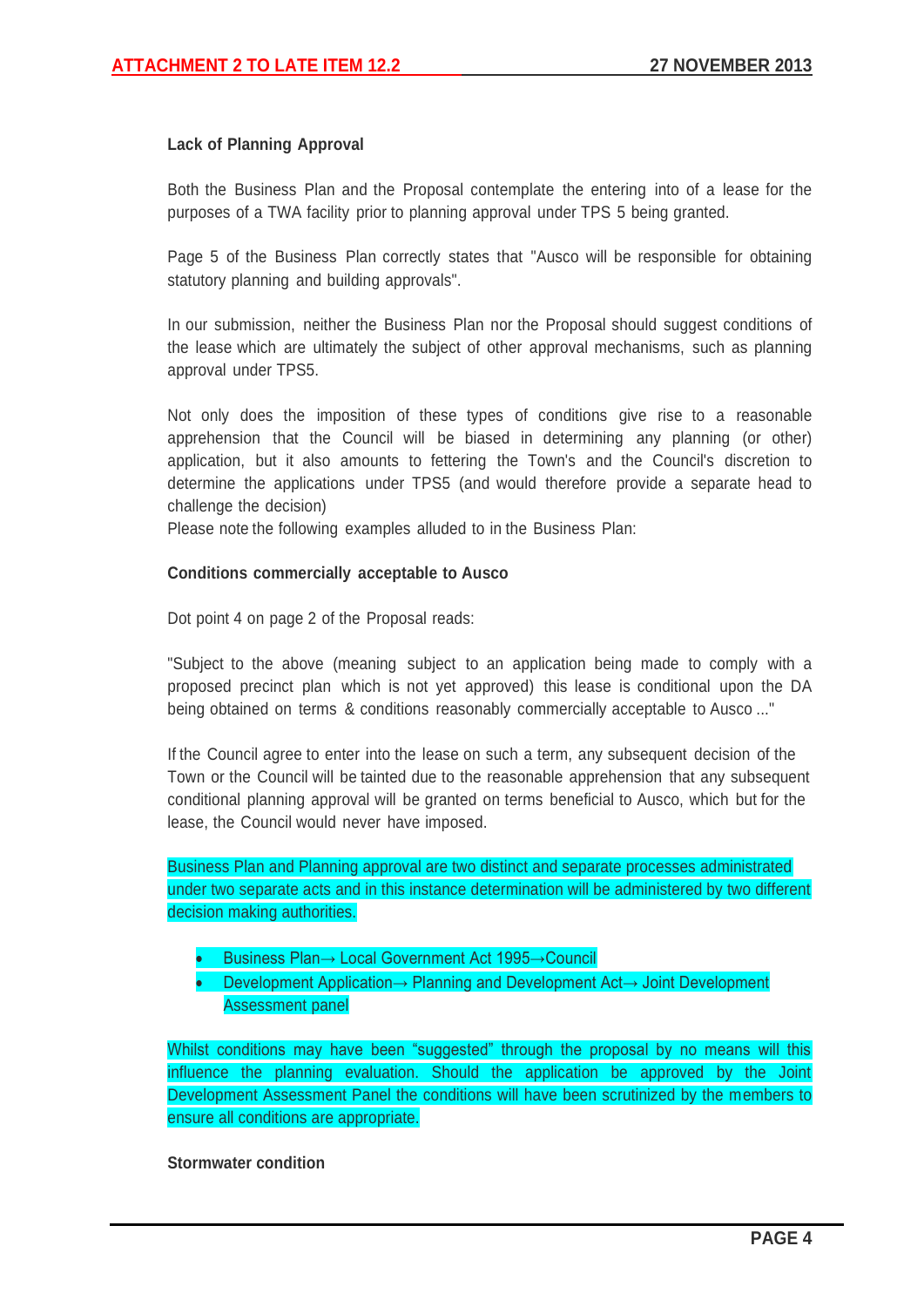Dot point 9 on page 2 of the Proposal provides a condition which reads:

"Stormwater discharge to be via external drainage swales as noted in the Kingsford Business Park Design Guidelines ..."

Drainage is a planning consideration, which should be assessed by the Town following the lodgement of an application for planning approval in accordance with the requirements under TPS5.

If the Council agree to enter into the lease on such a term, any subsequent decision of the Town or the Council will be tainted due to the reasonable apprehension that any subsequent conditional planning approval will be granted on terms beneficial to Ausco, which but for the lease, the Council would never have imposed.

Stormwater and fill were considered during the subdivision application, this will be further be evaluated once a full development application has been received. Whilst conditions may have been "suggested" through the proposal by no means will this influence the planning evaluation? Should the application be approved by the Joint Development Assessment Panel the conditions will have been scrutinized by the members to ensure all conditions are appropriate and consistent with subdivision approval and relevant engineering standards as determined by the Manager of Infrastructure and Development.

## **Fill condition**

Dot point 10 and 11 on page 2 of the Proposal provides for conditions which read respectively:

"no import of fill is required to meet the Q100 flood prevention requirements"; and"a 2035 100-year minimum RL of 6.6m is adopted. The 100-year values have the 500mm of freeboard included."

Flooding is a planning consideration specifically provided for under cl.6.16 of TPS5. Any application for the determination of flood issues, finished floor levels, and the requirement to import fill in relation to a development should be assessed by the Town, based on the latest and best information available at the time, following the lodgement of an application for planning approval in accordance with the requirements under TPS5.

If the Council agree to enter into the lease on such a term, any subsequent decision of the Town or the Council will be tainted due to the reasonable apprehension that any subsequent conditional planning approval will be granted on terms beneficial to Ausco, which but for the lease, the Council would never have imposed.

Stormwater and fill were considered during the subdivision application, this will be further be evaluated once a full development application has been received.

**No contribution for upgrading condition**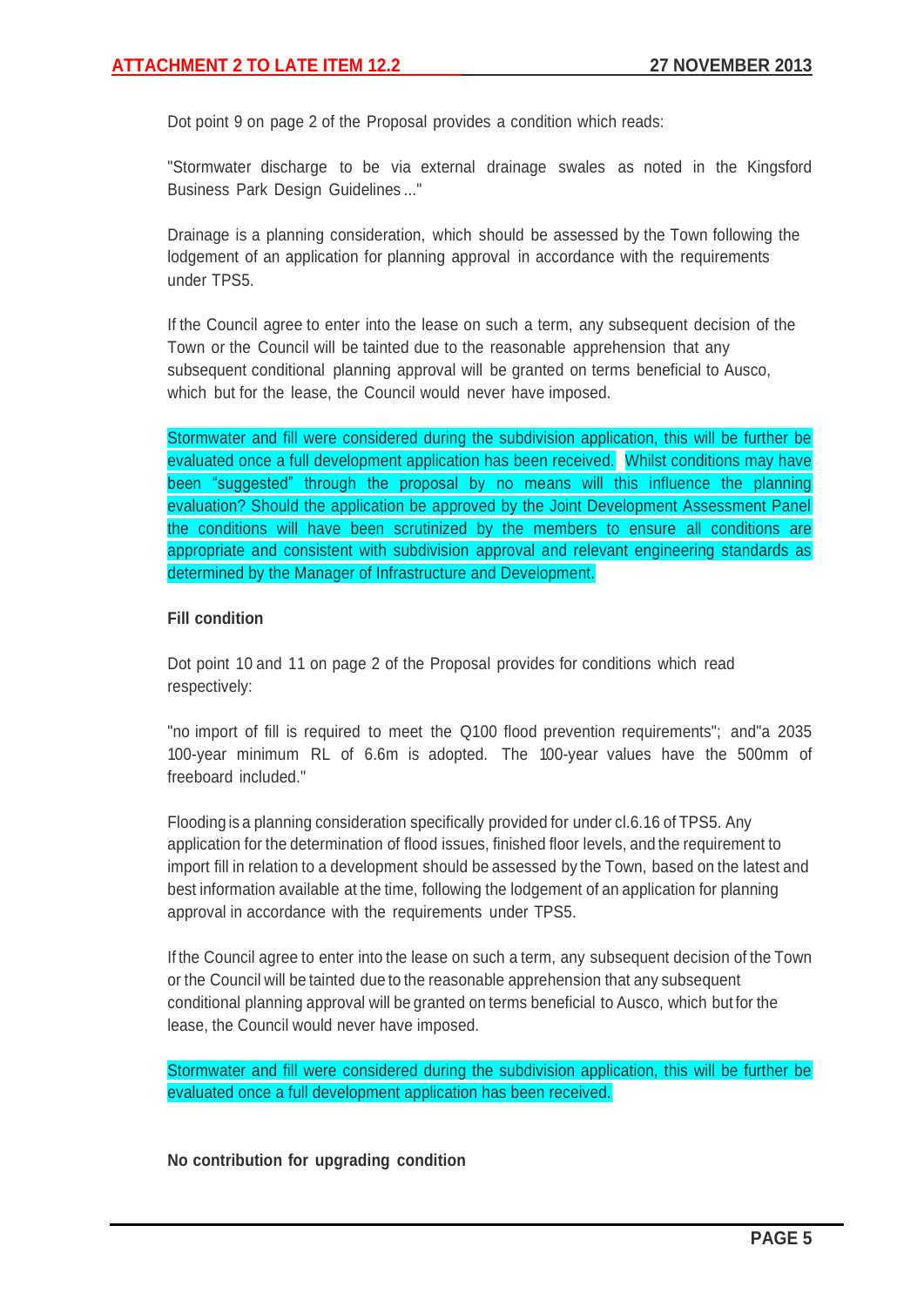Dot point 13 on page 2 of the Proposal provides for 3 conditions, the first condition reads:

"Under Council's current planning instruments and guidelines, we understand that no adopted infrastructure charges, development contribution, community benefit contribution, third party operation agreements or equivalent shall apply to this parcel of land"

Conditions for the imposition of contributions for infrastructure, including for parking, public open space, bridges, roads, drainage and community facilities have the ability to be validly imposed on any planning approval (subject to certain requirements being met) at the discretion of Council (or the Town) under TPS5.

Even if there is no policy to support the imposition, upon the lodgement and assessment of a planning application under TPS5, the Council (or the Town) may impose any condition it sees fit so long as, among other things, the conditions fairly and reasonably relate to the development proposed (ie. there is need and nexus). The test is set out in in the seminal case of *Newbury District Council v Secretary of State for the Environment* [1981] AC 578 (Newbury).

If the Council agree to enter into the lease on such a term, any subsequent decision of the Town or the Council will be tainted due to the reasonable apprehension that any subsequent conditional planning approval will be granted on terms beneficial to Ausco, which but for the lease, the Council would never have imposed.

This assumption by Ausco that no additional fees exist as part overall development approval is incorrect. The percent for public art policy will apply to this project. This would clearly show the unbiased way that Town staff implements Council policy regardless of what is in the original offer letter. The proposed development will be subject to a planning application process. Any planning approval will be subject to conditions and any relevant contribution will be imposed at that point in time.

#### **Voluntary development contribution**

The second condition contained within dot point 13 on page 2 of the Proposal reads:

"...Ausco will accept a voluntary development contribution within our development approval, stipulating that upon completion of the development, a voluntary contribution of \$3.25 for each occupied room per night above a threshold level of 75% of total rooms (excluding site management personnel) shall be payable on an annual basis."

Apart from the questionable basis for the condition, it is our Clients' view that such a condition is beyond the power of the Council to validly impose on Ausco as a condition on planning approval under TPS5.

This is because there needs to be, among other things, a nexus between the development and the need for the contribution: Newbury.

While the condition of that type may still be imposed on any planning application by the Council, and accepted by Ausco in the short term, there is the potential that the condition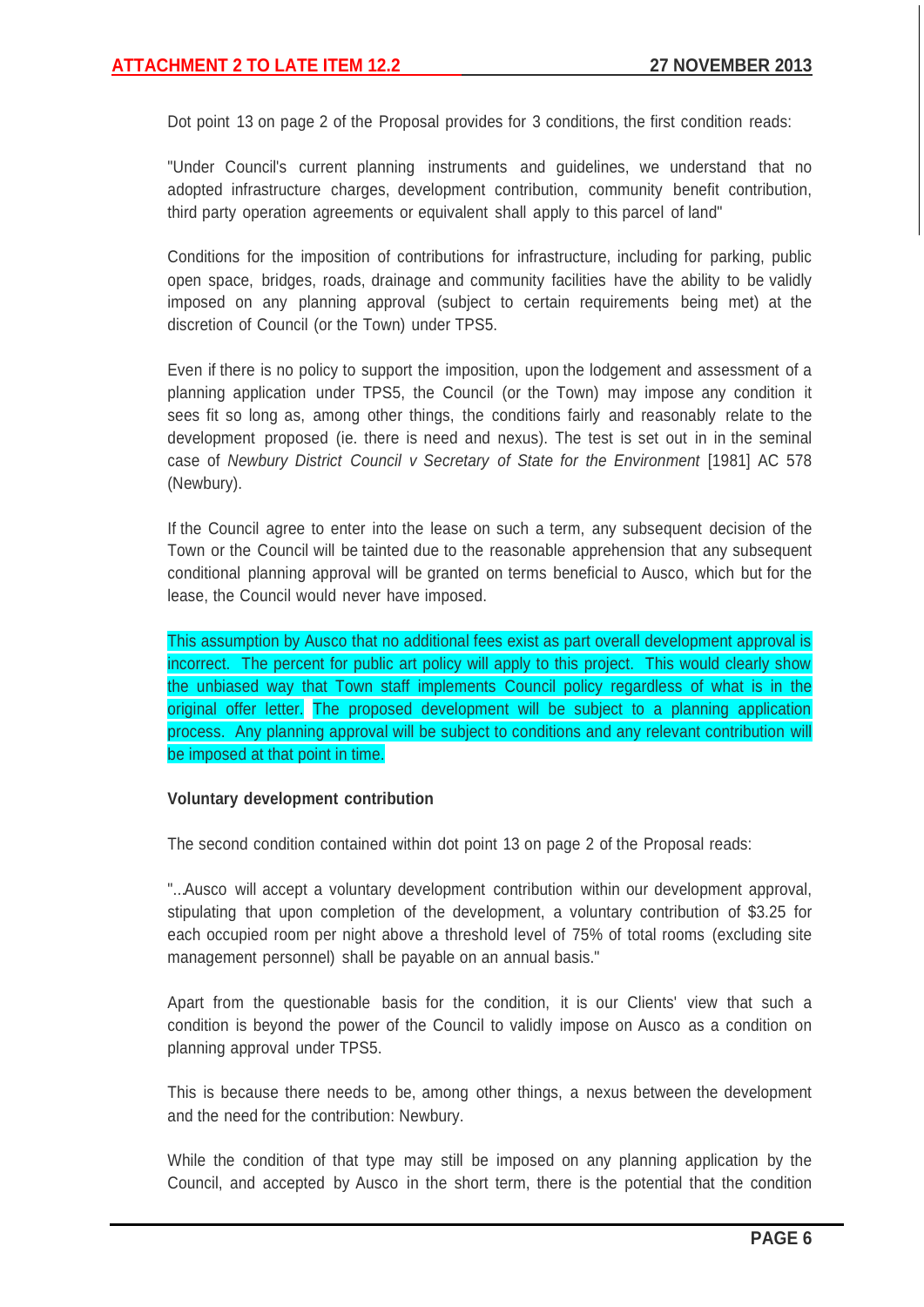may be challenged down the line by Ausco (even after the expiry of the lease) on the grounds of being beyond power. This may provide scope for Ausco to claim the whole of the monies back from the Council as damages (among other things).

A condition of this type is therefore not suitable to be imposed as part of a planning application, and should, if contemplated, be included as a term of the proposed lease itself (and be subject to review in line with CPI).

If the Council agree to enter into the lease on terms which dictate planning conditions, any subsequent decision of the Town or the Council will be tainted due to the reasonable apprehension that any subsequent conditional planning approval will be granted on terms beneficial to Ausco, which but for the lease, the Council would never have imposed.

Typically in accordance with other leases in operation for occupation of Town property, this type of monetary contribution would become part of the lease conditions and not the planning conditions. In addition, the Town's solicitors have stated that a voluntary development contribution would not be a valid basis of appeal as it is voluntary.

## **Voluntary development contribution in exchange for public acknowledgements etc**.

The third condition contained within dot point 13 on page 2 of the Proposal reads:

"...The voluntary contribution shall be utilized by Council towards community benefits programs identified in consultation between the two parties and recognized by Council through public acknowledgements, naming rights or similar".

As detailed above, a condition of this type is not suitable for inclusion as a condition within a planning approval. Conditions are the price to be paid for the benefit of the approval: *Lloyd v Robinson* (1962) 107 CLR 142. The "condition" stipulated above is not a condition, it is a commercial offer and should be included as commercial consideration of the Town within a lease itself.

If the Council agree to enter into the lease on such a term, any subsequent decision of the Town or the Council will be tainted due to the reasonable apprehension that any subsequent conditional planning approval will be granted on terms beneficial to Ausco, which but for the lease, the Council would never have imposed.

Typically in accordance with other leases in operation for occupation of Town property, this type of monetary contribution would become part of the lease conditions and not the planning conditions.

## **Construction of a "Fly Camp**"

Dot point 4 on page 2 of the Proposal provides a condition which reads:

Land use, and the approval of a fly-camp is a planning consideration, which should be assessed by the Town following the lodgement of an application for planning approval in accordance with the requirements under TPS5.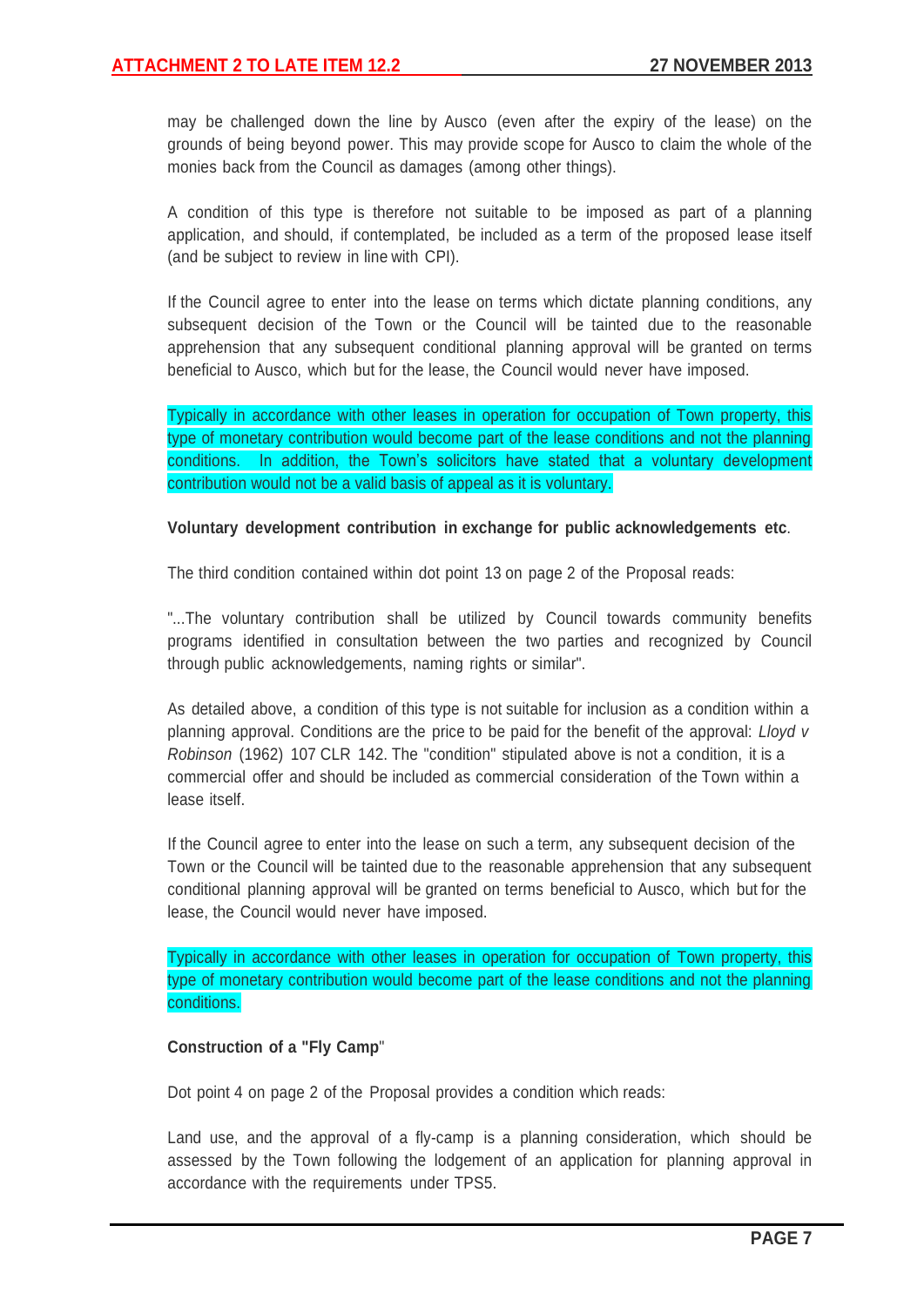If the Council agree to enter into the lease on such a term, any subsequent decision of the Town or the Council will be tainted due to the reasonable apprehension that any subsequent conditional planning approval will be granted on terms beneficial to Ausco, which but for the lease, the Council would never have imposed.

Any fly camp will require a development application prior to obtaining a building permit.

#### **Removal of modular buildings**

Dot point 1 on page 3 of the Proposal provides two conditions which read:

"Handover of the site at the end of the lease will include removal of modular buildings and equipment. In ground services and other improvements will be capped and left in situ".

As a TWA is fundamentally a temporary land use, the planning approval must be granted only for a specific term, and should contain remediation provisions for the end of the term of the approval and the lease. Any such conditions which should be assessed by the Town following the lodgement of an application for planning approval in accordance with the requirements under TPS5.

If the Council agree to enter into the lease on such a term, any subsequent decision of the Town or the Council will be tainted due to the reasonable apprehension that any subsequent conditional planning approval will be granted on terms beneficial to Ausco, which but for the lease, the Council would never have imposed.

## **First right of refusal to purchase**

Dot point 2 on page 3 of the Proposal provides a condition which reads:

"Ausco Modular to have a first right of refusal to purchase the site in the event that the ToPH resolves to dispose of the suite during the period of the lease or extended period"

Section 3.58 of the LG Act provides very strict controls on the Town in circumstances where it wishes to dispose of property.

It would be potentially beyond power for the Town to enter into the lease on such a term, any subsequent decision of the Town or the Council will be tainted due to the reasonable apprehension that any subsequent sale will be granted on terms beneficial to Ausco, which but for the lease, the Council would never have imposed.

This is correct, in accordance with the LGA, the Council of the time would need to consider this matter. The Town has already determined that these parcels will not be sold due to the long term strategic value of the 4 TWA lots to the airport

Whilst conditions may have been "suggested" through the proposal by no means will this influence the planning evaluation. Should the application be approved by the Joint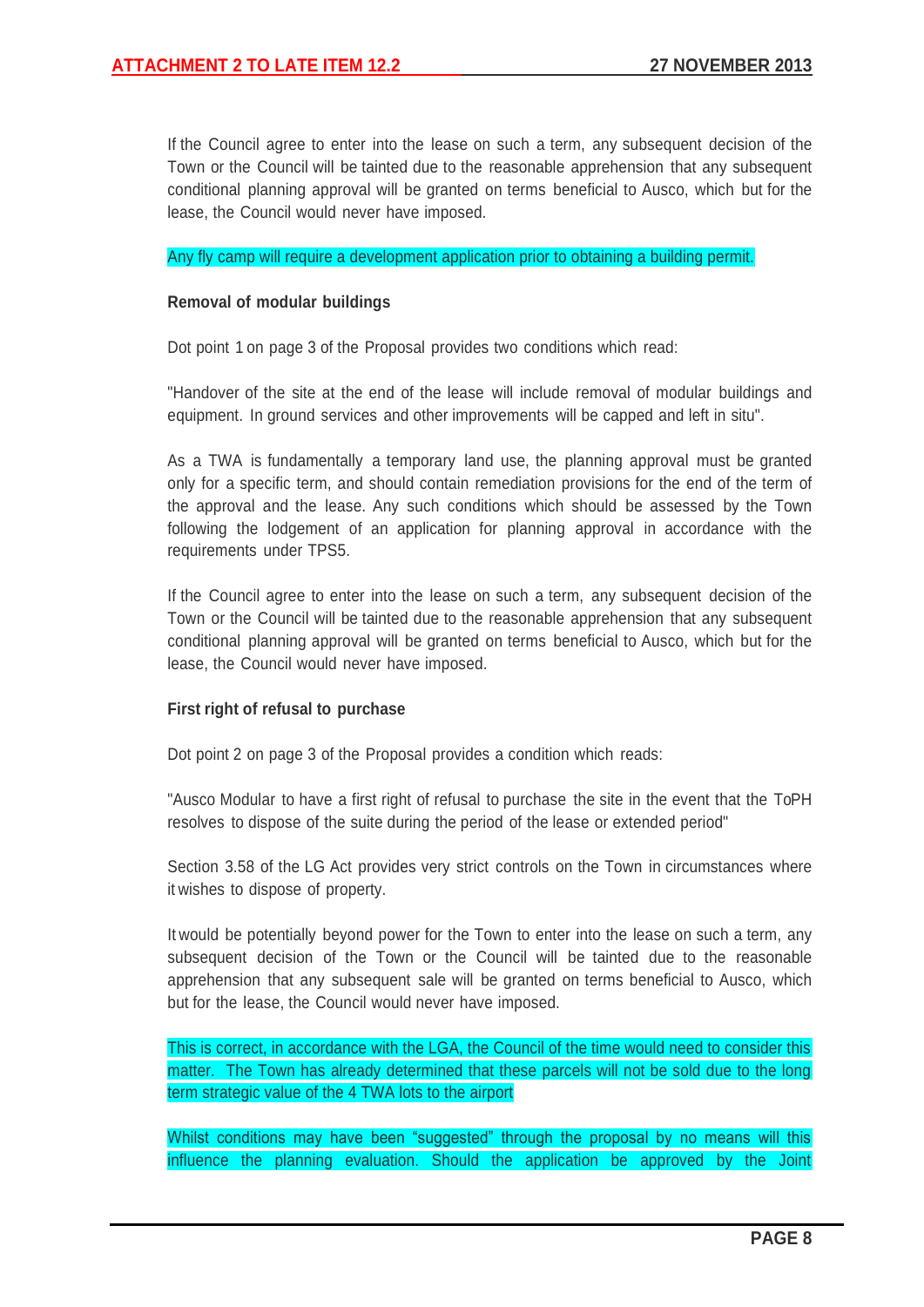Development Assessment Panel the conditions will have been scrutinized by the members to ensure all conditions are appropriate.

## **Money to upgrade Airport**

The wording at page 8 of the Business plan reads

"The funds derived from the lease will also pay for significant redevelopment improvements to the Port Hedland International Airport"

We have been informed by our Clients that the Town requires circa \$2.5m in new funding to pay for its promised upgrading of the Port Hedland International Airport (Airport).

At the same time the Business Plan, the Proposal and the APC valuation all question the viability of the proposed TWA facility (and the viability of other accommodation providing facilities in the Town of Port Hedland) given the significant increase in reborn vacancy rates and oversupply of housing (over 500 houses for rent or sale) which has developed over the past 12 months.

If the Council agree to enter into the Proposal, the decision of the Town or the Council will be potentially tainted due to the reasonable apprehension that any approval was granted for the improper purpose of requiring money to upgrade the Airport, while at the same time failing to take into account other material considerations, including the effect of the Proposal on the viability of existing accommodation providers within Port Hedland (as required by 3.59(3)(b) of the LG Act.

This section is moot. The initial umbrella business plan for the Precinct 3 subdivision allocated \$40mil of the revenue proceeds from the development of these sites to be directed into the redevelopment of the airport.

Failures of the Town to comply with the basic requirements of producing a Business Plan as set out in the *Local Government Act 1995* (WA);

## **General**

Clause 3.2 of the Business Plan refers to clause 3.58 (30) (2a) and 3.59(4)(2a) of the LG Act. No such sections of the LG Act exist.

It also appears that Clause 3.2 of the Business Plan is attempting to quote directly from the LG Act, but does so inaccurately.

Clause 3.7 of the Business Plan refers to a terms and conditions of a sale. It appears that this has been cut and paste from a previous application and therefore the Town may have failed to turn its mind to (and consider to the relevant standard) a relevant consideration as required under section 3.59(3)(e) of the LG Act.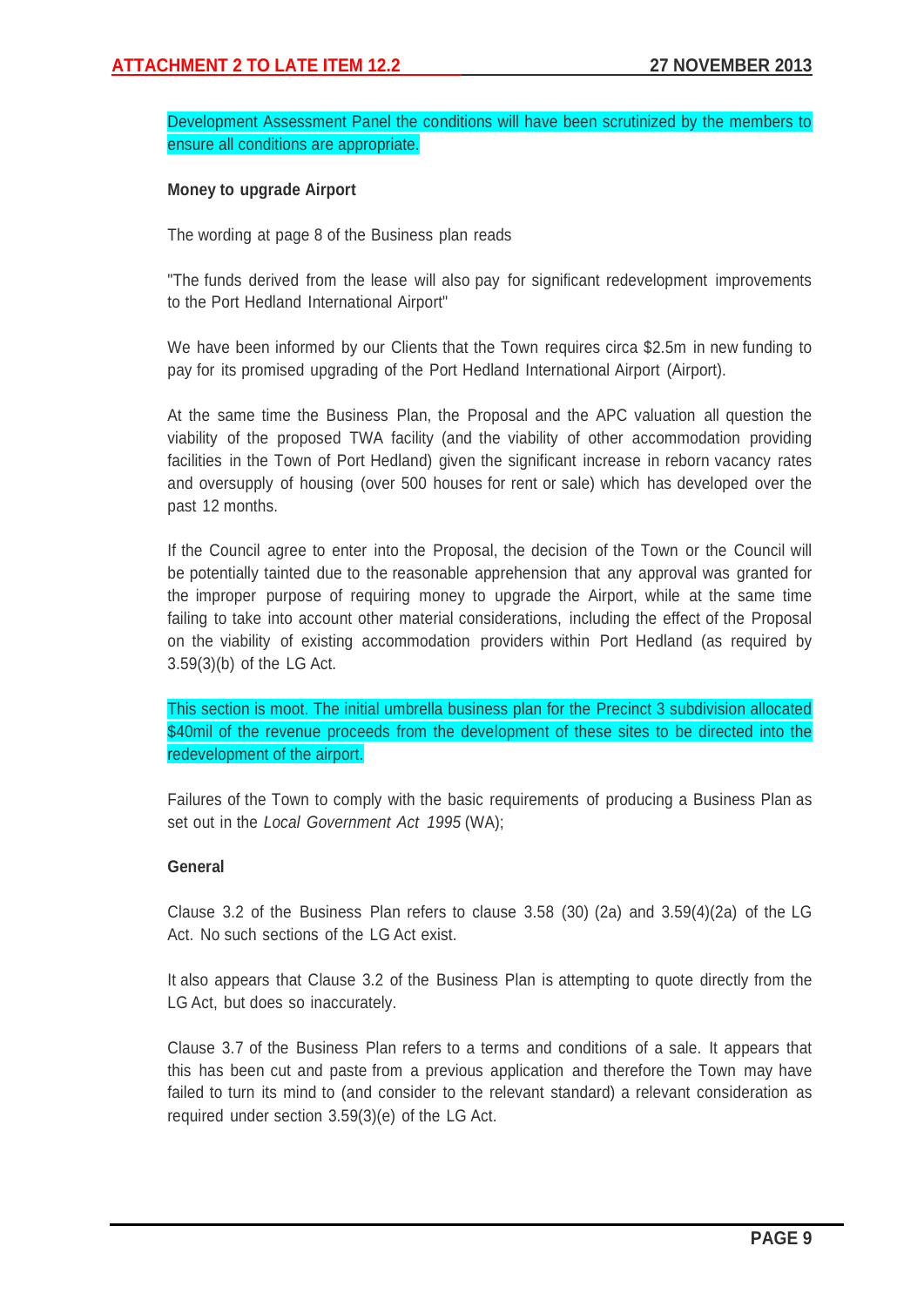## **Failure of the Town to describe the property concerned**

The Town has failed to adequately describe the property the subject of the disposition as required under section 3.58 (3)(a)(i) of the LG Act.

The Business Plan loosely defines the land as a 4.5ha portion of the 1Oha Lot 436.

The Proposal also loosely defines the land as a 4.5ha western portion of the 1Oha Lot 436.

No plan has been provided which demonstrates what 4.5ha portion of the 1Oha lot 436 is the subject of the Proposal and the Business Plan.

#### The publically advertised Business Plan provided an image and a description of the site.

#### **Failure of the Town to describe the name of all other parties concerned**

The Town has failed to adequately describe all other parties concerned with the Proposal as required under section 3.58 (4)(a) of the LG Act.

The Business Plan and the Proposal do not detail what specific project or business the proposed residents of the TWA will identify with, as required to be considered a TWA under TPS5.

The Business Plan and the Proposal do not detail who the financiers of the Proposal are.

The Business Plan and the Proposal do not detail whether Ausco intend to utilise any contractors in effecting the lease (including on an ongoing basis).

The Business Plan fails to identify which town officer/ officers prepared the Business Plan.

As none of this information has been provided, there is no way to ascertain whether the Town, its officers or Councillors have any conflicts of interest with Ausco, its contractors, or the businesses who's staff will utilise the TWA, contrary to the requirements of the LG Act.

The proposal is from Ausco modular Pty Ltd and this is clearly stated. The business plan has been prepared for consideration of a land lease and not a ToPH led/managed project. Many of the entities that Lavan Legal are requesting be listed and named in the Business Plan have not yet been determined and therefore it would be impossible to identify in the Business Plan.

# **Failure of the Town to detail the consideration to be received by the Town for the disposition**

The Town has failed to adequately detail the value of the consideration to be received by the Town for the disposition as required by s.3.58(4)(a) of the LG Act.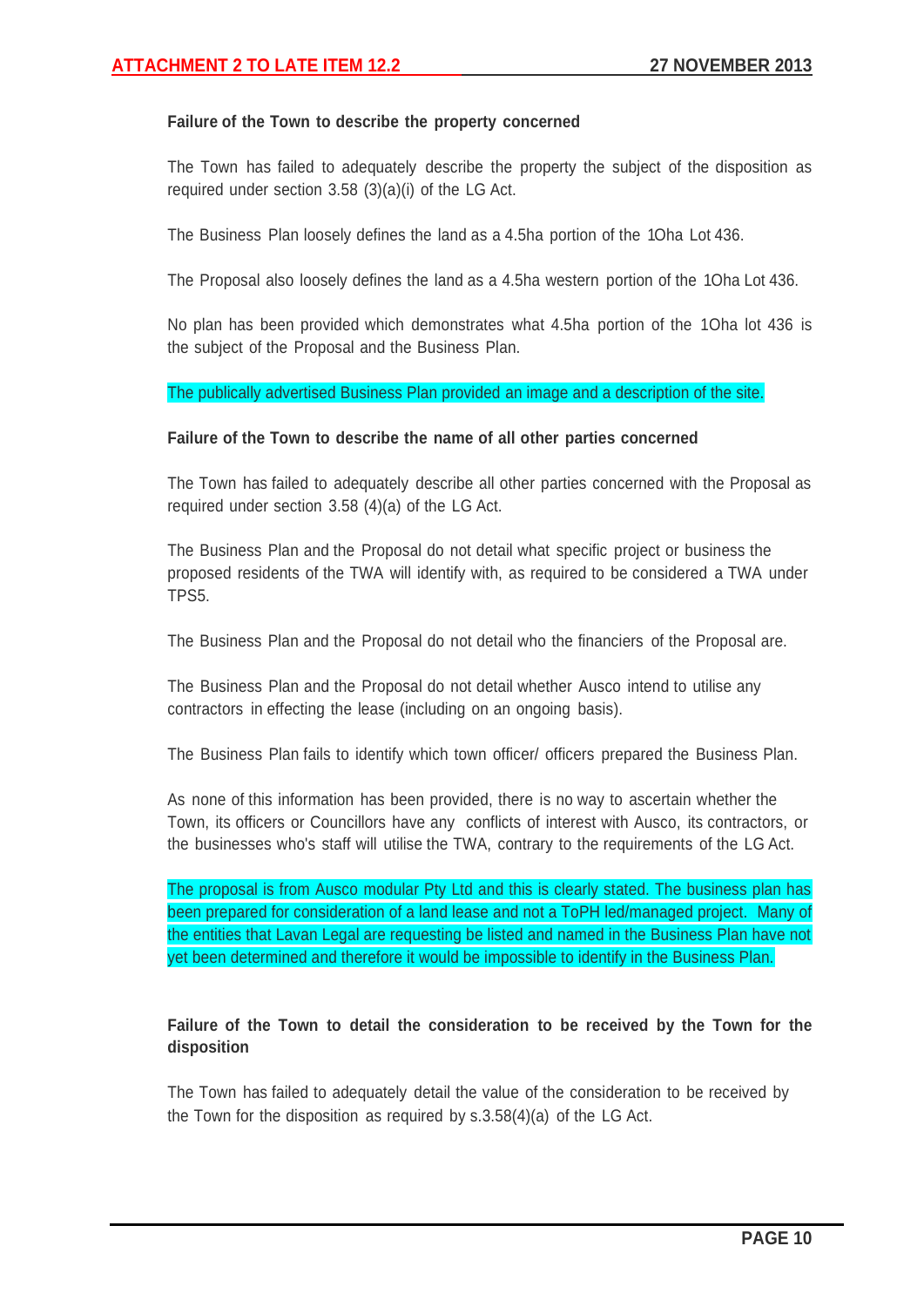The Proposal details a  $$rate/m^2$ , a "voluntary contribution" as well as numerous conditions, all of which make up the consideration to be received by the Town for the disposition.

The Business Plan only details a  $$12m<sup>2</sup>$  figure, it fails to detail the other relevant consideration (as outlined at paragraph 46 above).

Failure of the Town to detail the market value of the disposition

As detailed at paragraph 16-23 above, the Town has failed to detail, in any way, the market value of the disposition as required by s.3.58(3)(c) of the LG Act.

The APC Valuation provides a  $$12m<sup>2</sup>$  valuations for Lot 436 on the basis that, among other things, the whole 1Oha of the Land is to be leased for TWA purposes only.

Page 12 of the Valuation also provides that as land area increases the per square metre rate decreases.

Accordingly, as lots 437, 438 and 439 are significantly smaller (3.5ha) than Lot 436 (10ha) the valuation rate for those lots is significantly higher at  $$15m<sup>2</sup>$  (see page 13 of the Valuation).

It is evident therefore that a true valuation of the disposition (the land the subject of the Proposal, namely the unidentified western 4.5ha portion of Lot 436) has not been conducted to the standard required under s.3.58(4)(c) of the LG Act.

Further, even if the Proposal was for the whole of Lot 436, the APC Valuation is flawed in any event.

The APC Valuation mistakenly assumed that the only use permitted on the Land was for TWA developments.

The land is zoned Airport under TPS5 where a variety of uses are permitted on the land subject to approval by the Council. There is no development plan or otherwise which restricts the use of the Land to TWA land use only.

Accordingly, it does not appear that the APC Valuation has been prepared to consider the potential value of other land uses on the land and therefore has failed to conduct the valuation on highest and best use principles, as detailed at page 9 of the APC Valuation.

The Town has recently completed several valuations in the exact same area and are happy to share those with any upon request.

As the Town has based its Business Plan on the false assumption that the land has been properly described and valued, there is the potential that the land the subject of the Proposal is undervalued.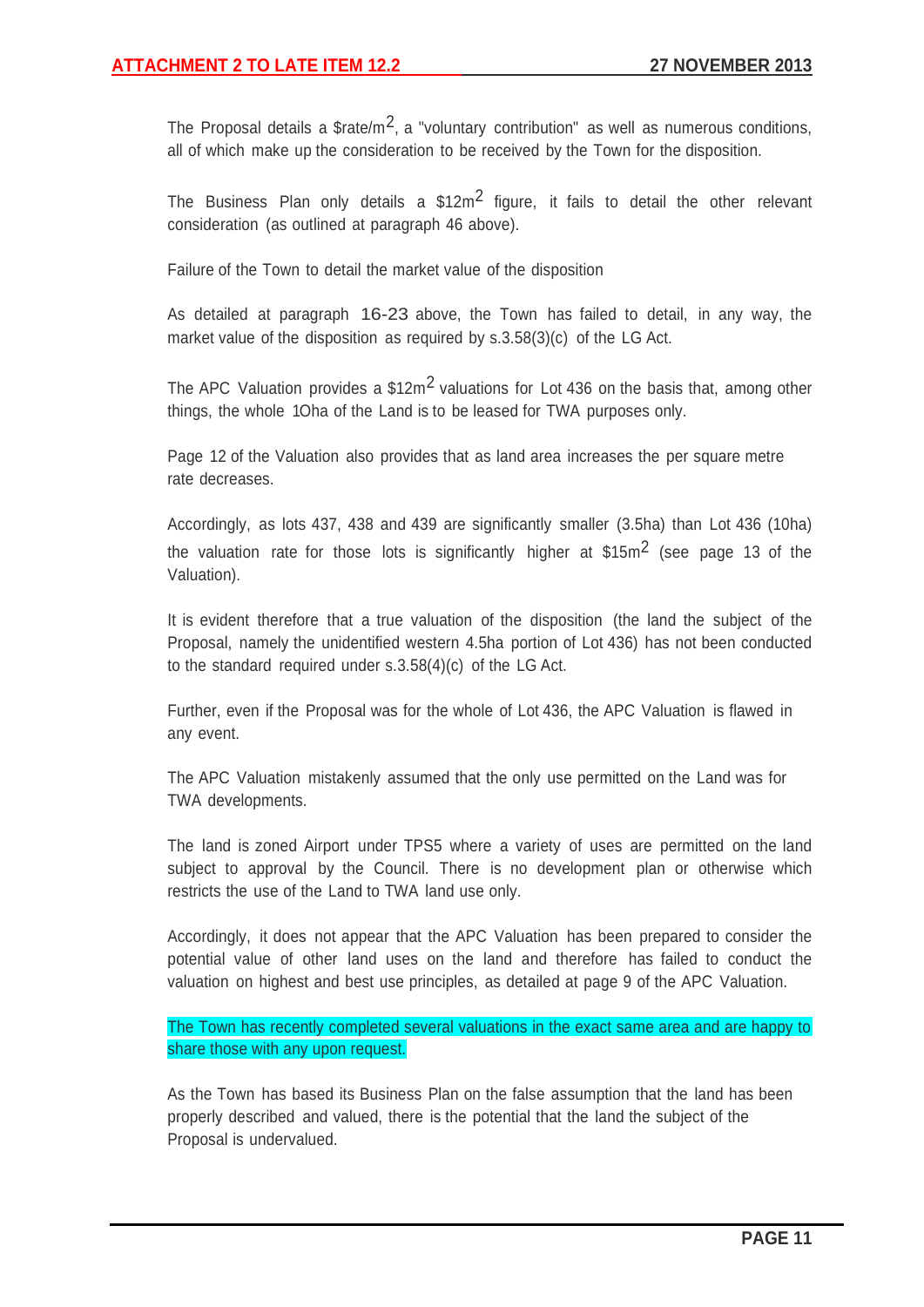#### **Failure of the Town to detail an overall assessment of the major land transaction**

Due to all of the failures of the Town in preparing the Business Plan, as detailed above and below, the Town has failed to provide an overall assessment of the major land transaction in accordance with s.3.59(3) of the LG Act.

Failure of the Town to consider the Proposals expected effect on the provision of facilities and services provided by the Town for the extent of the lease term and extensions

The Town is required to detail its consideration of the Proposal's expected effect on the provisions of facilities and services provided by the Town for the extent of the lease term and extensions in accordance with s.3.59(3)(a) of the LG Act.

Clause 3.3 of the Business Plan (page 7) is deficient in achieving the minimum standards expected by s.3.59(3)(a)as:

It cites "adverse effect" yet the LG Act requires a consideration of both positive and negative effects;

It is obvious that the proposal will not have any adverse effect on the current provision of facilities and services in the Town of Port Hedland as the TWA is not currently built;

The Business Plan therefore fails to consider the effect (both positive and negative) of the proposal on the provision of facilities and services provided by the Town for the extent of the lease term and extensions; and The Town has failed to consider the "development costs" and "financial risks" for the development, and the effect that these will have on the provision of services by the Town, such as, among other things:

The risk of the development not completing the first stage, as required by the condition at dot point 13 of Page 2 of the Submission;

The risk of the development not achieving 75% occupancy for a significant proportion of the lease term, as required by dot point 13 of page 2 of the Submission;

The risk of the development not being completed, as required by the condition at dot point 14 of page 2 of the Submission;

The risk that over 20 years the Airport runways may need to expand, and as a result the Town may have to terminate the lease. If this is the case will the Town be liable for remediation as provided at dot point 1 of page 3 of the Submission?

The risk of a challenge to the Business Plan and subsequent planning application (if any), including significant legal costs likely in defending the Town's position; and

The potential risk that the Town will be unable to market, or will only be able to market at reduced rates, the remaining 5.5ha portion of Lot 436, due to the Proposal accounting for the western 4.5ha portion away from the runway.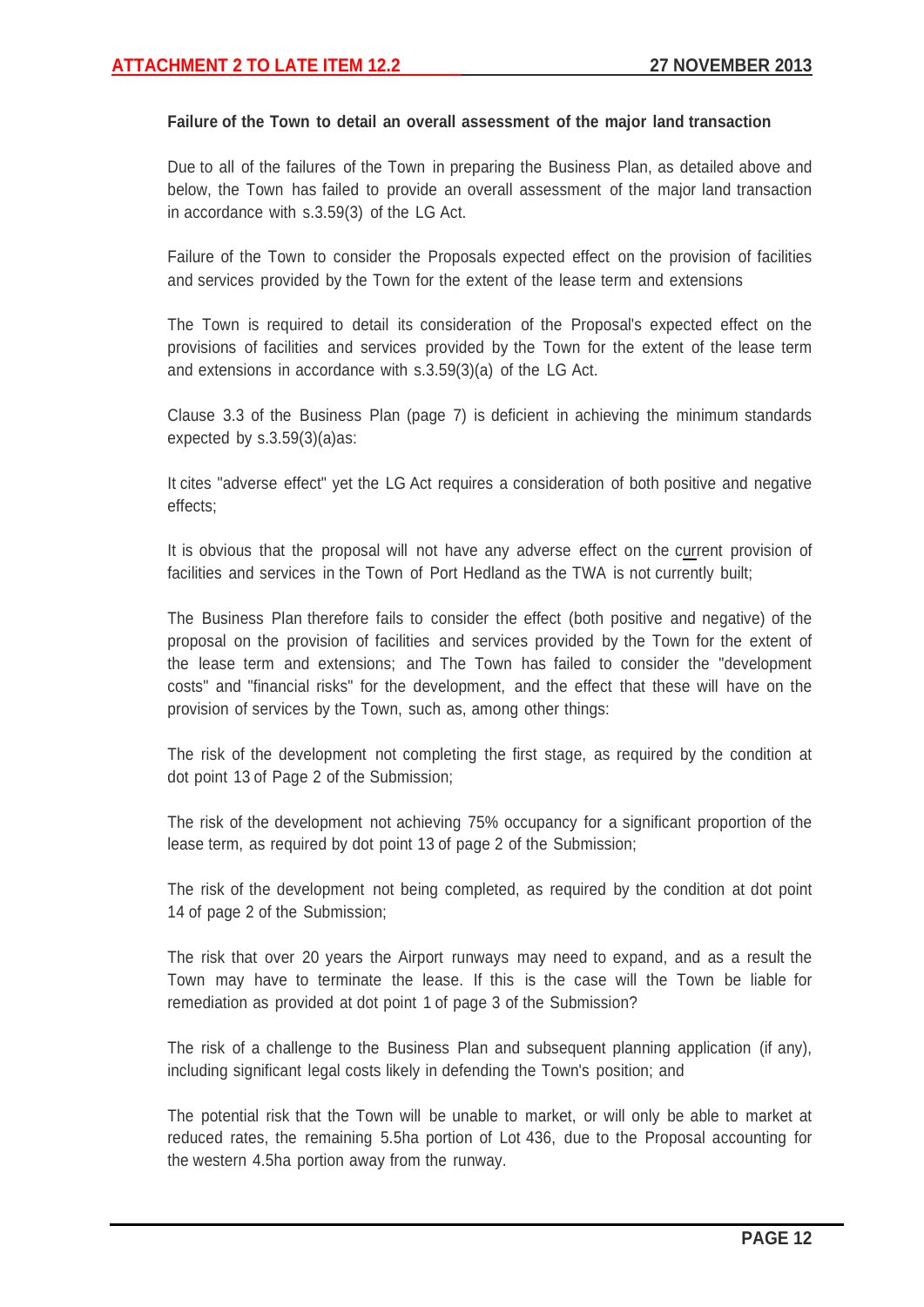Failure of the Town to consider the Proposals expected effect on other persons providing facilities and services in the district for the extent of the lease term and extensions;

The Town is required to detail its consideration of the Proposal's expected effect on the provisions of facilities and services provided by the other persons in the district for the extent of the lease term and extensions in accordance with s.3.59(3)(b) of the LG Act.

Clause 3.4 of the Business Plan (page 7) fails to consider, in any way, the requirements under s.3.59(3)(b) of the LG Act.

The APC valuation made it very clear to the Town that there is currently a significant oversupply of TWA accommodation in Port Hedland and that this is unlikely to change in the foreseeable future.

Further, the oversupply of TWA accommodation is having detrimental effects on the viability of existing permanent hotel and motel accommodation providers within Port Hedland. This is due to the failure of the Town to properly condition, and subsequently enforce against TWA operations under, among other things, the PD Act.

This failure to properly condition or enforce TPS5 has lead to TWA operators advertising, and catering, to the general public in contravention of their planning approvals.

The only way that the Town can demonstrate the effect of the proposed development on other persons providing facilities and services in the district is to obtain a commercial needs assessment for the proposed development.

Town staff have raised this comment with our solicitor whom has stated this provision in the Local Government Act refers to other service providers such as roads, and not existing forprofit business. Furthermore, the solicitor has informed the Town staff that it would be a violation of fair-trading to consider proposals in terms of what competition they would bring to existing businesses.

The Town has fails to include a commercial needs assessment for the proposed development and therefore has failed to demonstrate that the proposed development will not have a detrimental effect on the viability of existing accommodation providers in the district.

Town staff have raised this comment with our solicitor whom has stated this provision in the Local Government Act refers to other service providers such as roads, and not existing forprofit business. Furthermore, the solicitor has informed the Town staff that it would be a violation of fair-trading to consider proposals in terms of what competition they would bring to existing businesses. We will not be undertaking a commercial needs assessment.

## **Failure to consider the Proposals expected financial effect on the local government**;

The Town is required to detail its consideration of the Proposal's expected financial effect on the Town under for the extent of the lease term and extensions in accordance with s.3.59(3)(c) of the LG Act.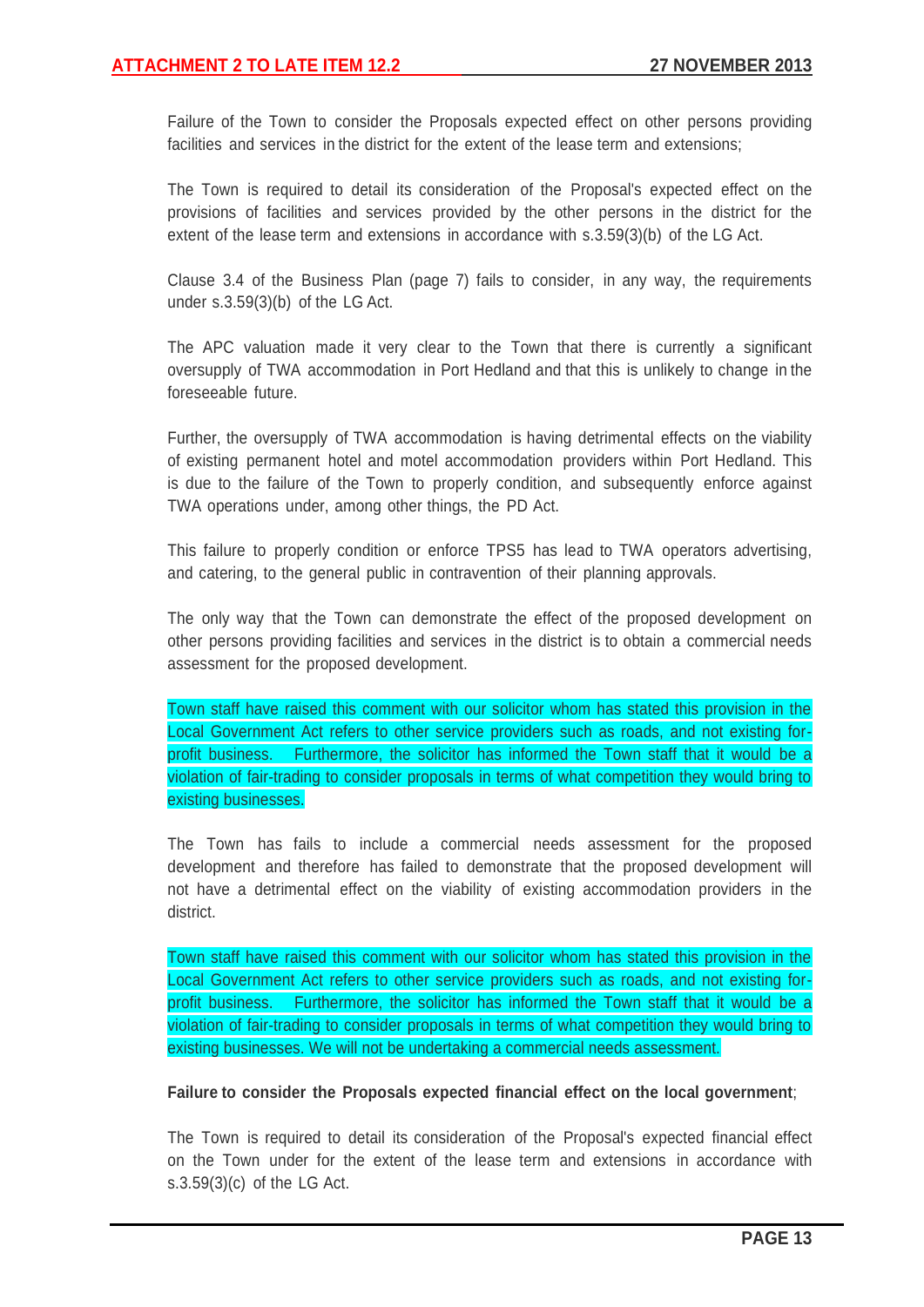The Town has failed to adequately detail the value of the consideration to be received by the Town for the disposition as required by s.3.58(4)(a) of the LG Act.

The Proposal details a  $$rate12/m<sup>2</sup>$ , a "voluntary contribution" as well as numerous conditions, all of which make up the consideration to be received by the Town for the disposition.

The Business Plan only details a \$12 rate/ $m^2$ , it fails to detail the other consideration.

As detailed at paragraph 60.4 above, the Town has failed to consider the "development costs" and "financial risks" for the development, and the potential financial effect that these will have on Town, such as, among other things:

The financial risk of the development not completing the first stage, as required by the condition at dot point 13 of Page 2 of the Submission;

The financial risk of the development not achieving 75% occupancy for a significant proportion of the lease term, as required by dot point 13 of page 2 of the Submission;

The financial risk of the development not being completed, as required by the condition at dot point 14 of page 2 of the Submission;

The financial risk that over 20 years the Airport runways may need to expand, and as a result the Town may have to terminate the lease. If this is the case will the Town be liable for remediation as provided at dot point 1 of page 3 of the Submission.

The financial risk that the Towns incompetence in preparing the Business Plan and subsequent planning application (if any), will open the Town to significant legal costs in defending un-defendable positions;

This failure to properly condition or enforce TPS5 has lead to TWA operators advertising, and catering, to the general public in contravention of their planning approvals.

The only way that the Town can demonstrate the effect of the proposed development on other persons providing facilities and services in the district is to obtain a commercial needs assessment for the proposed development.

Town staff have raised this comment with our solicitor whom has stated this provision in the Local Government Act refers to other service providers such as roads, and not existing forprofit business. Furthermore, the solicitor has informed the Town staff that it would a violation of fair-trading to consider proposals in terms of what competition they would bring to existing businesses.

The Town fails to include a commercial needs assessment for the proposed development and therefore has failed to demonstrate that the proposed development will not have a detrimental effect on the viability of existing accommodation providers in the district.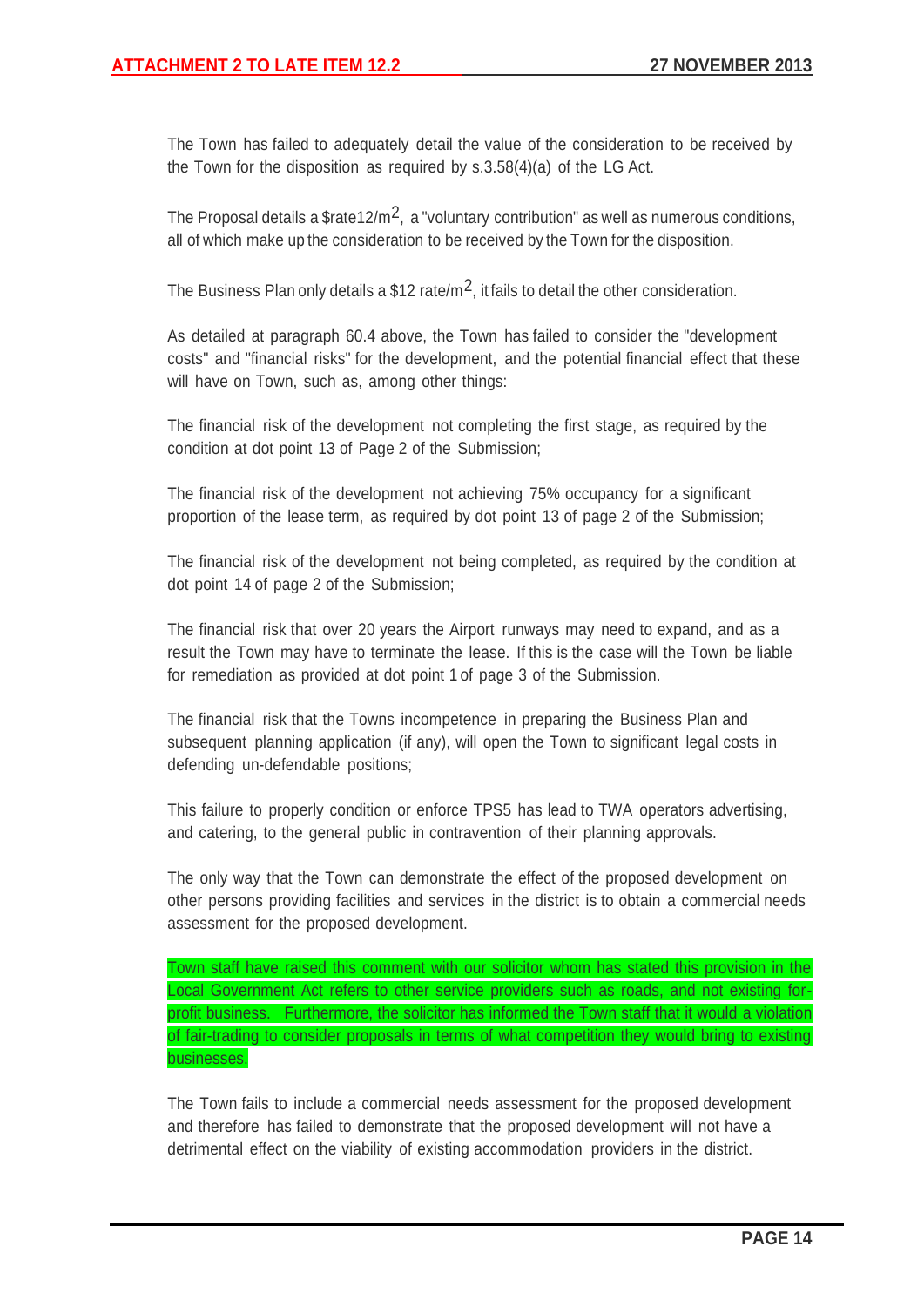Town staff have raised this comment with our solicitor whom has stated this provision in the Local Government Act refers to other service providers such as hospitals and schools, and not existing for-profit business. Furthermore, the solicitor has informed the Town staff that it would a violation of fair-trading to consider proposals in terms of what competition they would bring to existing businesses.

# **Failure to consider the Proposals expected affect on matters referred to in the local government's current plan prepared under section 5.56**;

The Town is required to detail the Proposals expected effect on the matters referred to in the Strategic Community Plan in accordance with s.3.59(3)(d) of the LG Act.

The Town has failed to identify how, under clause 3.6 of the Business Plan, the Proposal will comply with the Strategic Community Plan for the following 1-4 years.

The Town has failed to identify how the Proposal will comply with the Strategic Community Plan for the following 5-20 years under which the lease may be in operation.

The Town has failed to consider how the TWA Proposal helps to retain a permanent population in the Port Hedland, "a *place that residents are proud to call home and establish themselves* as *permanent fixtures in the landscape",* as required under the Environmental strategic theme of the Strategic Community Plan.

The Town has failed to consider how the TWA Proposal encourages families to grow and prosper in the community, as required under the Economic strategic theme of the Strategic Community Plan.

The Town has failed to consider how the TWA Proposal, which is located next to the Airport's runway, and isolated from the rest of the residents in the Port Hedland, help to unify and connect the community, as required under the Community strategic theme of the Strategic Community Plan.

The Town has failed to consider how the implementation of the Proposal, and the preparation of a Business Plan deficient in a number of respects, will help the Town demonstrate to the community that the Town is meeting its *"ethical and legislative obligations",* as required under the Local Leadership theme of the Strategic Community Plan.

The Strategic Community Plan 2012-2022 is a guiding document which offers a high level assessment of the town's aspirations. It is unrealistic for officers to assess the proposal in this manner.

**Inability of the Town to manage the undertaking or the performance of the transaction**.

The Town is required to detail how it has the ability to manage the Proposal over the extent of the lease term and the extensions in accordance with s.3.59(3)(e) of the LG Act.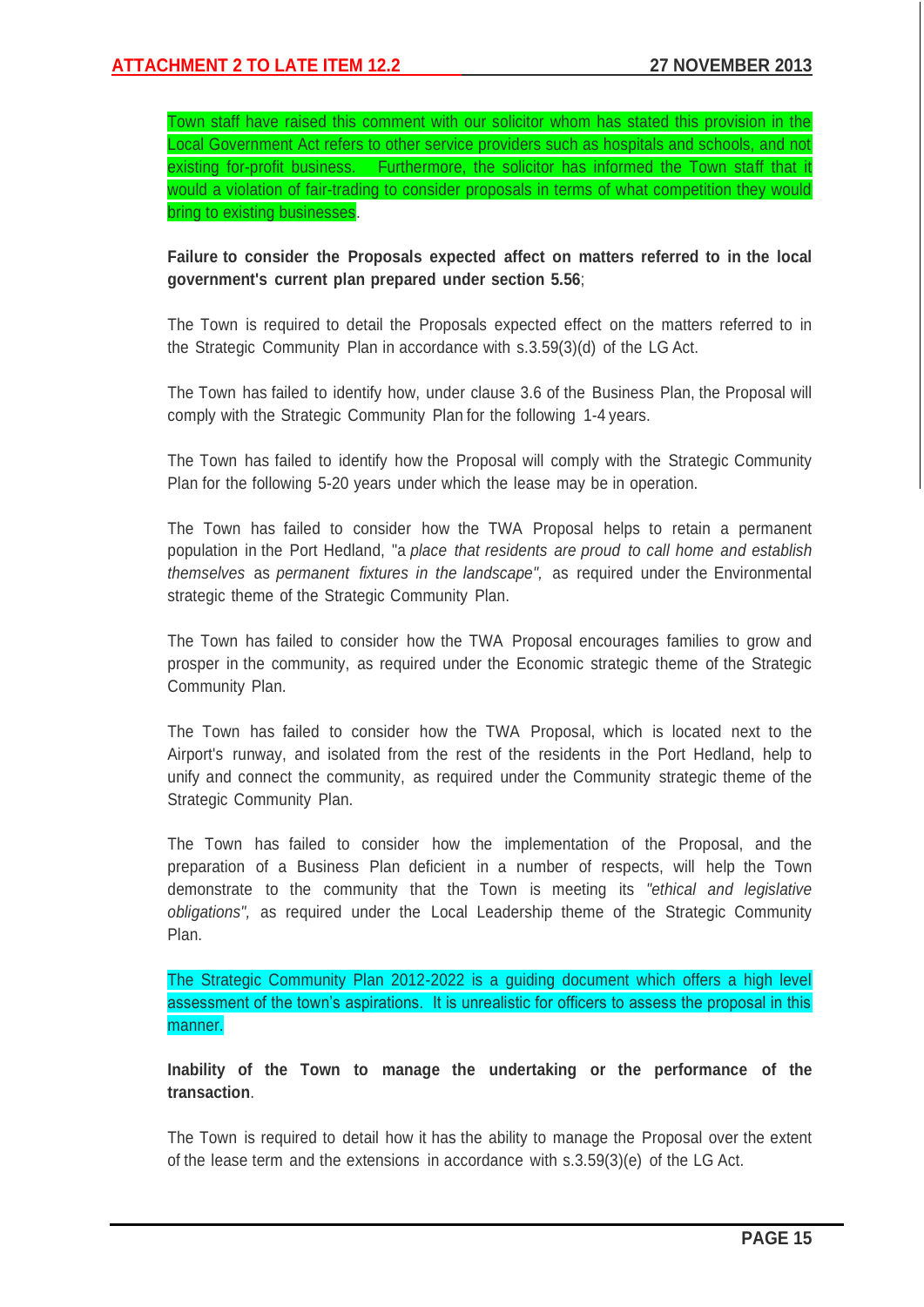The Town has failed to demonstrate how the management of the offer is within the resources and capacity of the Town as alluded to at clause 3.7 of the Business Plan.

The inadequacies and deficiencies identified in the Business Plan draw into question the Town's ability to manage complex, long term lease arrangements.

Officers manage similar projects on airport land which have been very beneficial to the Town.

## **Conclusion**

- In light of the above, we request that the Town and the Council:
- Not approve the Proposal;
- carefully consider the issues outlined above;
- seek the advice from the Town's solicitors regarding the ability of the Town and/or the Council to approve the proposal (and subsequent applications) given the content of the Business Plan; and
- Introduce an urgent moratorium to refrain from determining any further development approvals or lease arrangements incorporating TWA facilities in the district until the Town can competently deal with the issues that inevitably arise.

## **Landcorp**

LandCorp shares the Town's vision for growing Port Hedland into a city of some 50,000 people. However, LandCorp is concerned that support for a new temporary workers accommodation (TWA} will discourage public and pnvate investment in permanent development outcomes in Port and South Hedland.

LandCorp accepts that "TWA's may be required to deal with peak construction demands. However, it is essential that the volume of accommodation provided is limited so far as possible and does not detract from the demand for the take up of short Medium and long term permanent housing product. The softening of the residential market in Port Hedland is such that it 'is considered there are currently sufficient short-stay accommodation options available to cater for existing population demands.

The proposed TWA is intended to support future city building projects. The TWA is intended to cater for construction workforce that will deliver future subdivisions, buildings and necessary infrastructure. The cost of accommodation has affected the feasibility of development projects in Port Hedland and this proposal will improve that situation. The construction workforce accommodated in the TWAs would not be intended to be accommodated in hotels or other short stay accommodation.

Further, the letter of objection from the Pilbara Development Commission to this proposal states that "Clearly the provision of a Temporary Worker Accommodation facility at the airport would not address residential housing Issues as the facility targets a totally different market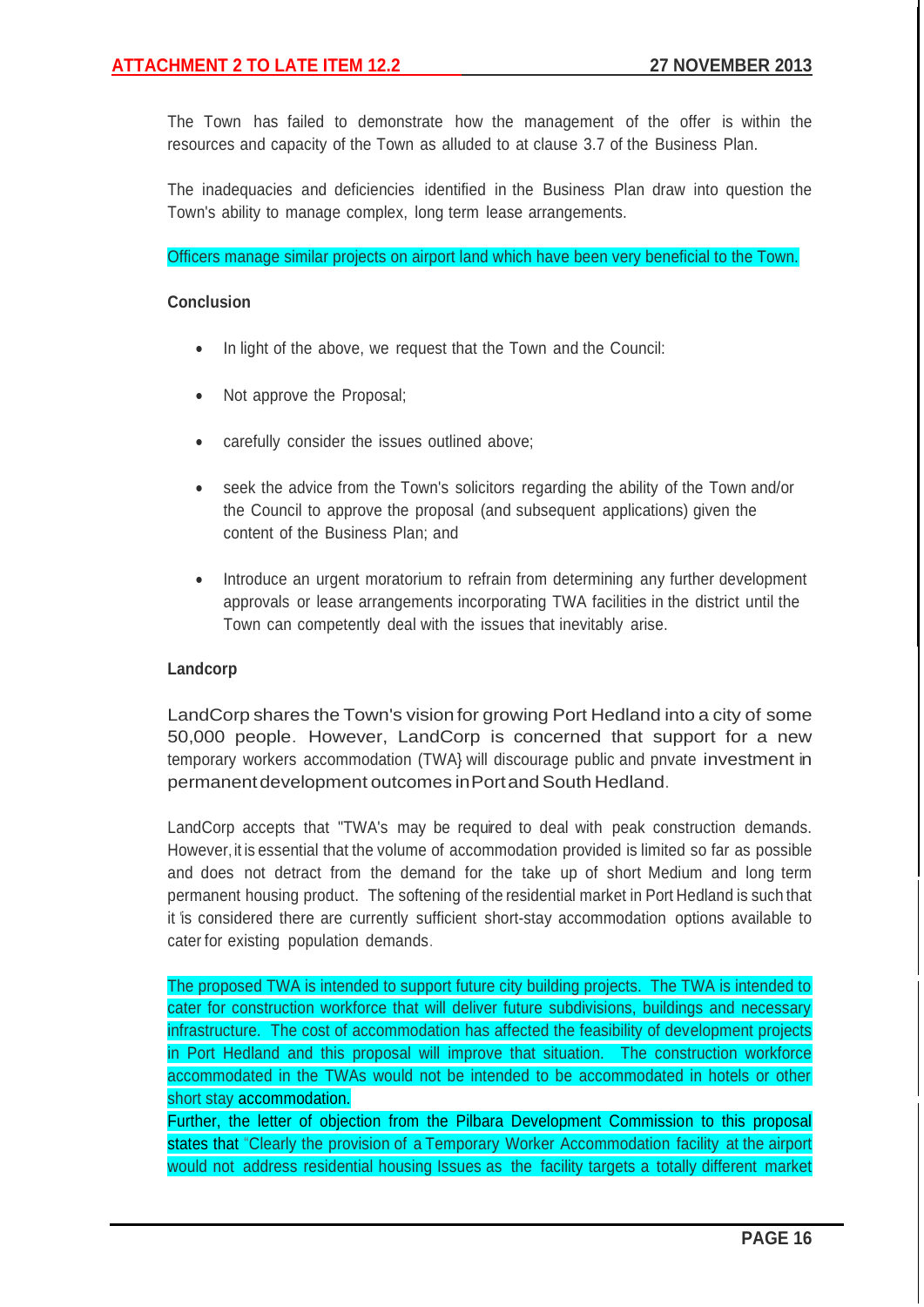segment." This statement would seem to alleviate the fear that this proposed development will adversely detract from the local housing market as they target a totally different market segment.

The current occupancy rates of 60% as at the June 2013 quarter at existing short-stay accommodation businesses in Port and South Hedland continues-to trend down. LandCorp is also endeavoring to encourage further private investment in strategically placed short-stay accommodation areas (i.e. Finbar Development, Spoilbank Marina, South Hedland Town Centre), some of which have recently been unsuccessful such as the Mirvac Hotel development and the Old Port Hedland Hospital site due to feasibility.

The addition of a new TWA has the ability to further undermine existing local short-stay businesses and the ability to discourage new private Investment in short-stay accommodation in strategic locations throughout Port and South Hedland. The table below illustrates the significant amount of rooms available within TWA's in Port and South Hedland in comparison with hotels and motels.

| <b>Hotels and Motels</b>  |                     |       |  |
|---------------------------|---------------------|-------|--|
|                           | Location            | Keys  |  |
| <b>Upper Scale</b>        |                     |       |  |
| Ibis Styles               | Port                | 65    |  |
| Esplanade                 | Port                | 108   |  |
| <b>Budget</b>             |                     |       |  |
| Hospitality Inn           | Port                | 40    |  |
| Walkabout                 | Airport             | 61    |  |
| South Hedland Motel       | South Hedland       | 104   |  |
| The Lodge                 | South Hedland       | 135   |  |
| Cooke Point               | Port                | 53    |  |
| Total                     |                     |       |  |
|                           |                     |       |  |
| TWA's                     |                     |       |  |
|                           | Location            | Keys  |  |
| <b>Upper Quality</b>      |                     |       |  |
| <b>Hamilton Motel</b>     | South Hedland       | 900   |  |
| Port Haven                | Airport             | 1,200 |  |
|                           |                     |       |  |
| <b>Basic</b>              |                     |       |  |
| <b>Beachfront Village</b> | Port                | 438   |  |
| Wedgefield                | South Hedland       | 700   |  |
| Mia Mia                   | Airport             | 192   |  |
| Kings at the Landing      | Airport             | 600   |  |
| Mooka                     | 25 kms South<br>519 |       |  |
|                           | Total               | 4,549 |  |

This inventory has been or will be significantly reduced by up to 1,738 beds in the near future. This should increase the likelihood that additional short term accommodation would be more viable for Landcorp and other existing businesses as pointed out in the Dubois report. The Mooka camp is some 25 Kilometers away from the Town and is used primarily as accommodation for rail employees. In addition, Landcorp seems to be arguing the negative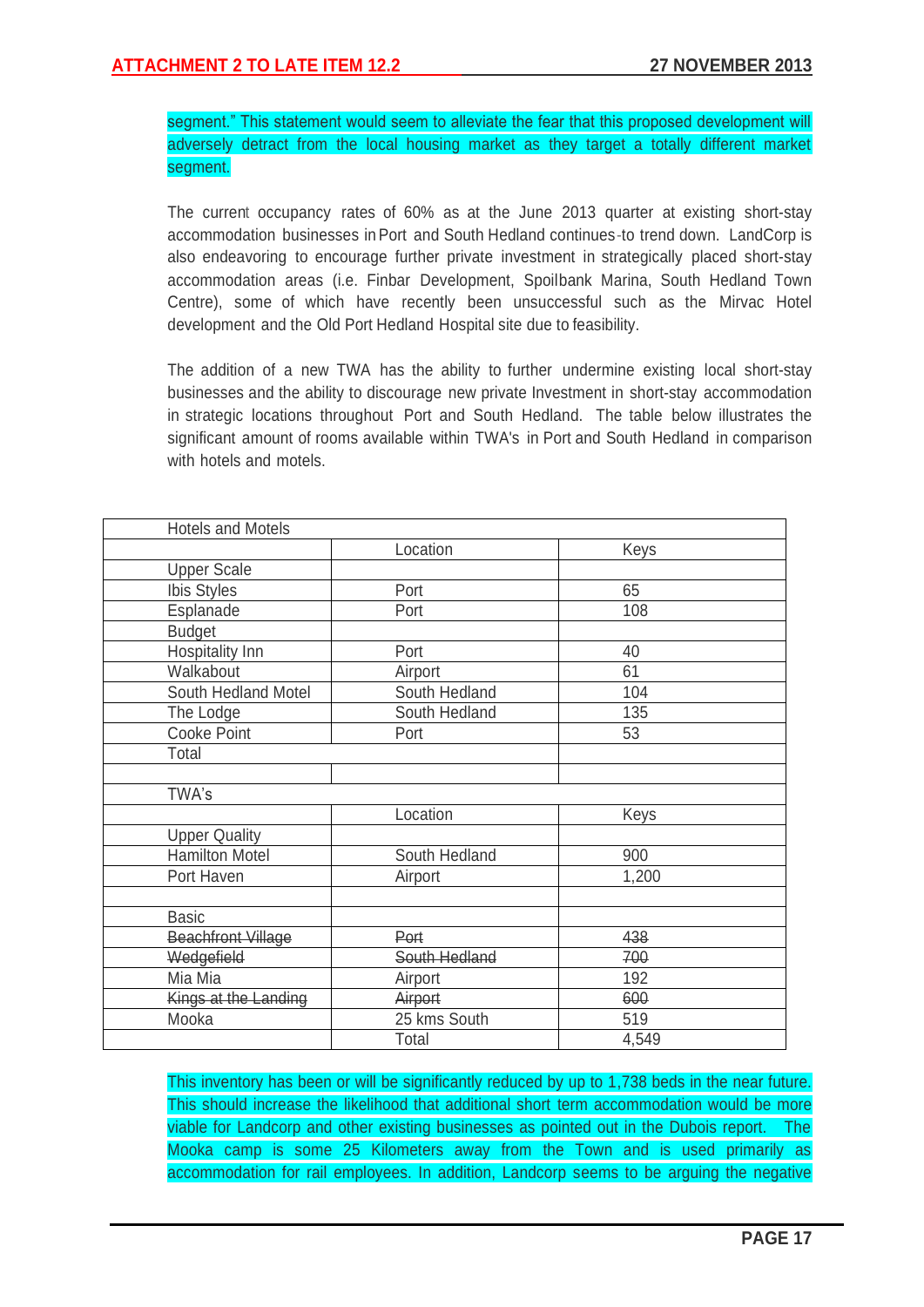consequences of additional short stay accommodation of existing providers while at the same time proposing additional supply of short stay accommodation. This stance seems to be a contradiction?

Taking into account the unsuccessful Mirvac Hotel site deal, LandCorp commissioned Dubois Group Pty Ltd (May 2013) to undertake a study on the current short stay accommodation market in Port Hedland. Part of this study focused on the "Impact of TWAs on the Commercial Short-Stay Accommodation market". Some of the findings of this report are as follows:

- *a.* It is clear that some TWA's in Port Hedland are actively securing business that typically is accommodated in hotels and motels and are offering highly competitive rates to these facilities.
- *b.* In our view, with the softening market conditions, TWA are having some adverse impact on the town's hotels and motels and in doing so, the TWA's may be operating outside of their permitted terms of use
- *c.* Whilst the provision of this form of accommodation {TWA's) may have been of assistance in dealing with the acute shortage of accommodation during the past t years, given the recent change in market conditions, this is now having an adverse effect on the hotels and motels of Port Hedland.
- d. In our view, the current situation with respect to the hotel market in Port Hedland is very unsettled and presents and extremely challenging market to attract hotel developers who would have the capacity to proceed to finance and de119lop a major hotel or other short stay facility...
- *e.* In our view the key to the development of any major new short stay accommodation facility is dependent on the situation with respect to TWA's and the respective employment policies of the major mining houses with respect to FIFO operational staff.

Town officers have reviewed the Dubois Group Pty Ltd Report completed for Landcorp in May of 2013. While the comments from Landcorp imply the report was a comprehensive report related issues that might adversely affect the short stay accommodation market, this report is primarily focused upon the adverse impact of TWA's upon the short stay market. The report does not look at a host of other factors that could also have considerable impact upon this market such as construction pricing, available infrastructure, land availability and cost. The report also makes it very clear that Port Hedland is not a normal market for such properties and that the increased residential population provided by the increased housing stock would help improve that outlook. The report also mentions the need for improvements to existing short stay accommodation offerings something that would be most welcome by the market.

The Dubois Report also points out that "The level of activity within Transient Worker Accommodation facilities (TWA's) to house fly-in fly-out employees (FIFO) has also declined as construction projects have ended, however with the impending closure of lesser quality facilities and the termination of leases, this segment may well be facing shortages in the medium terms."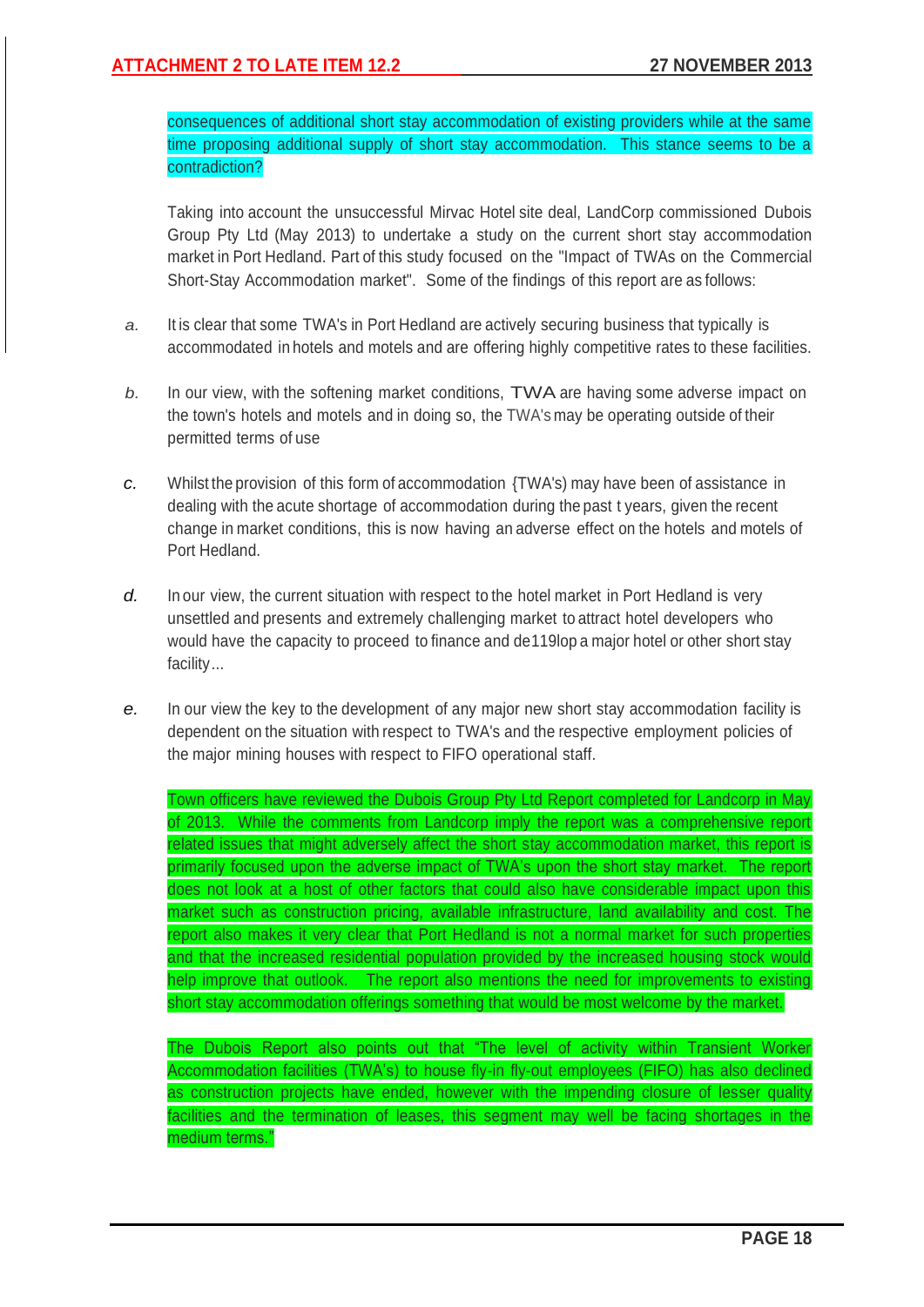The proposed TWAs can also have different clauses in their lease which mitigate against the perceived drawbacks upon the community. For example, they can house only construction workforce, have no public access to the facility and not be allowed to cater for outside functions.

The proposal has the potential to dilute activity and Investment in Port and South Hedland and there is a continued risk of creating a third township between Port and South Hedland activity centres.

The proposed TWAs have the potential to facilitate the development of projects within these key activity centres by housing the construction workforce. In addition, hotels are planned by many different parties on private property in areas of Port and South Hedland that are away from the immediate vicinity of these activity centres due to the unavailability of land and the long difficult process to obtain that land via the State of Western Australia. The lack of commercial amenity and visible progress on announced developments also serve to frustrate the market and discourage development of this type.

A new TWA will not serve to further normalize the housing market and will add to the perception that Port Hedland is an industrial town populated by temporary fly-in-fly out workers.

Currently many of the houses in South and Port Hedland that could be available to families are occupied by several non-related FIFO workers. This has a whole host of issues that adversely affect the surrounding neighborhood including five or six work trucks outside a single family house. This situation decreases the attractiveness and increases the cost of the surrounding properties to families and those who would settle in Port Hedland on a more permanent basis. These factors contribute more to the perception that Port Hedland is an industrial town than a well-planned well provisioned high amenity TWA which would help alleviate this situation. This statement also seems to ignore the incredible amount of work done to add amenity to the town so that people want to live here and are proud to call Port Hedland home which have gone a long way towards ending that perception. In addition, clauses in the lease for the proposed TWAs could mandate that they not house permanent or operational workforce and could contribute to a normalized housing market by lower the cost of housing the required construction workforce.

The Port Hedland Growth Plan (Implementation Plan) demonstrates a land supply time line that is capable of releasing significant volumes of permanent development outside the current proposal as part of a planned outcome. Examples of some of these developments are the Western Edge in South Hedland, Stage 1(Athol Street) in East Port Hedland and the South Hedland Town Centre which LandCorp Is currently partnering with the private industry to deliver.

More generally, LandCorp is concerned at 'the number of short-stay housing solutions that are being considered. It is LandCorp's view that short-stay accommodation should be encouraged in strategic locations such as the South Hedland Town Centre and Spoilbank (or other high amenity areas Identified through a planning process). The well-planned development of these areas will leave a legacy of activated focus centres. However ad-hoc development will make it difficult to develop these areas to their full potential and discourage permanent housing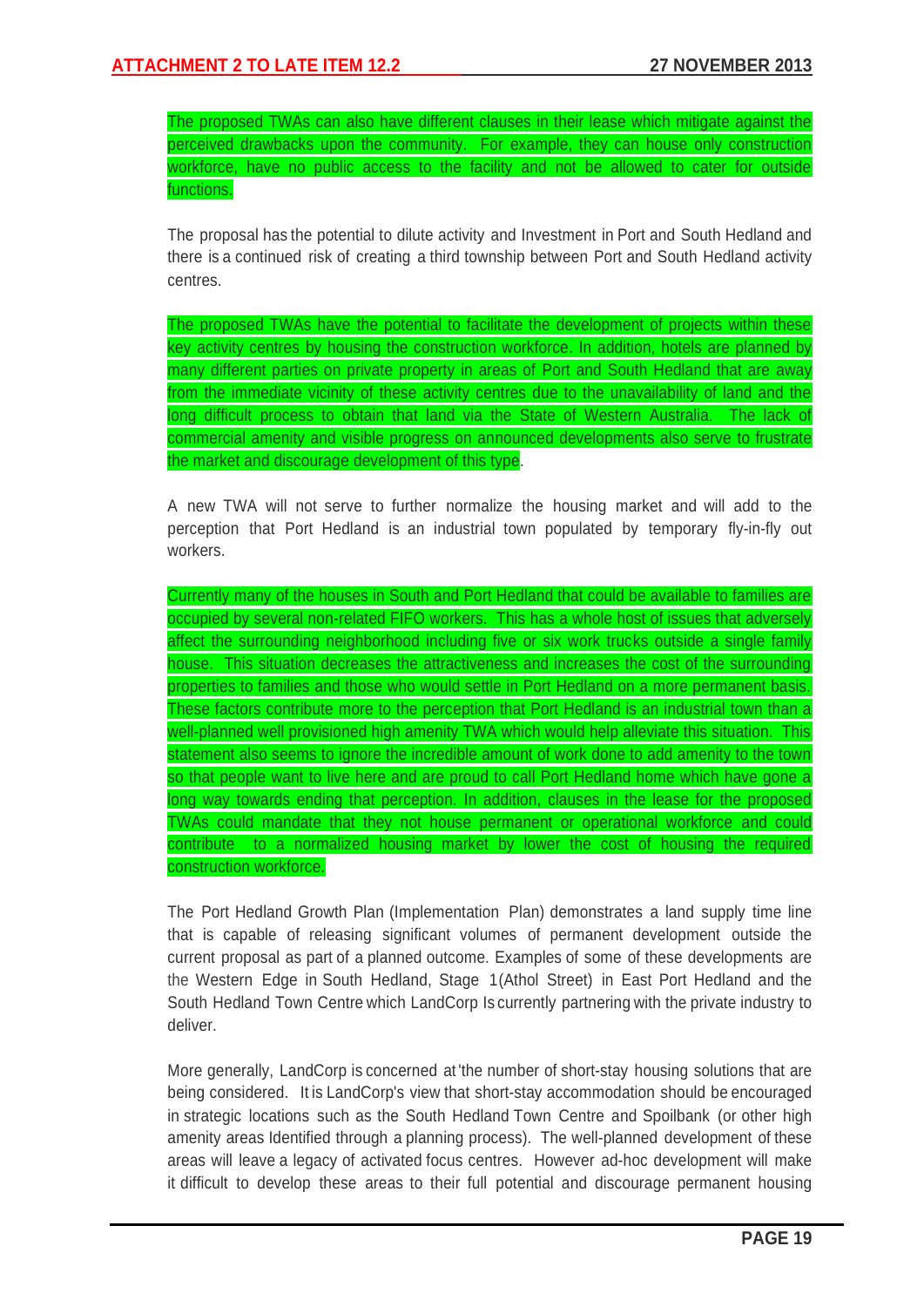solutions. Itwould be disappointing and contrary to the Pilbara Cities vision if the legacy of the housing demand is a proliferation of short-stay projects that are divorced from high amenity area.

## **PDC**

Facilitate commercial, industry andtown growth the PDC is seeking to implement the Government's Pilbara Cities vision through substantial investment in a variety of land development projects in Port and South Hedland. In particular, LandCorp are seeking to encourage private investment in strategically placed short-stay accommodation areas such as Finbar's Sutherland Street development, the Spoilbank Marina and South Hedland Town Centre. The addition of further TWA facilities at the airport has the ability to undermine the financial viability of these existing, town-building, initiatives and as such would work against 'facilitating commercial, Industry and town growth'. This view is given substance through the recent unsuccessful attempts by Mirvac to secure a hotel development at the old Port Hedland Hospitalsite.

The proposal has the potential to significantly dilute activity and investment In Port and South Hedland and as such would, again, have the capacity to work against 'facilitating commercial, industry and town growth'.

It should be noted that the use of temporary accommodation can provide a buffer for governments and communities to develop local community infrastructure and services once there is an assurance of sustainable populations and thus the facilitation of commercial, industry and town growth. The intent of these TWAs is not dilute activity and investment in Port Hedland. The intent is to facilitate investment in the Town of Port Hedland. The proposed TWAs should bring down of the cost of accommodating the workforce needed for projects that enhance the town. In addition, many different clauses could be incorporated into the lease so that new TWAs do not compete against traditional hotel operators such as a minimum length of stay.

Draft work undertaken by the Commission in September 2012, which has been shared with the Town, shows existing and planned TWA provision reaching over 12,000 beds by 2014, which includes 2,000 beds for BHP at the airport. Given the substantially changed market conditions, and the deferral of the Outer Harbour construction, it is not clear why additional TWA beds at the airport would be required at this time. Karratha's experience is salient: recent work by the Shire of Roeboume indicates that their long-tern TWA need is in the order of 3,000 to 4,000 beds and that supply is well in excess of this. Before committing to the proposals Council should consider reviewing the TWA supply/demand equation in Port Hedland -we would be happy to assist with this.

The existing number of beds in all types of short stay accommodation in Port Hedland is 5274 This inventory has been or will be significantly reduced by up to 760 beds in the near future. The numbers being quoted by the PDC include inflated numbers of questionable origin such as an unnamed "East Port Hedland" camp with over 2,000 beds. Other examples that are listed by the PDC include the fly camp for the construction of Osprey Village to be 990 beds. This fly camp only has 100 beds and is not counted in the inventory of available accommodation because the facility to temporary for the construction workforce only.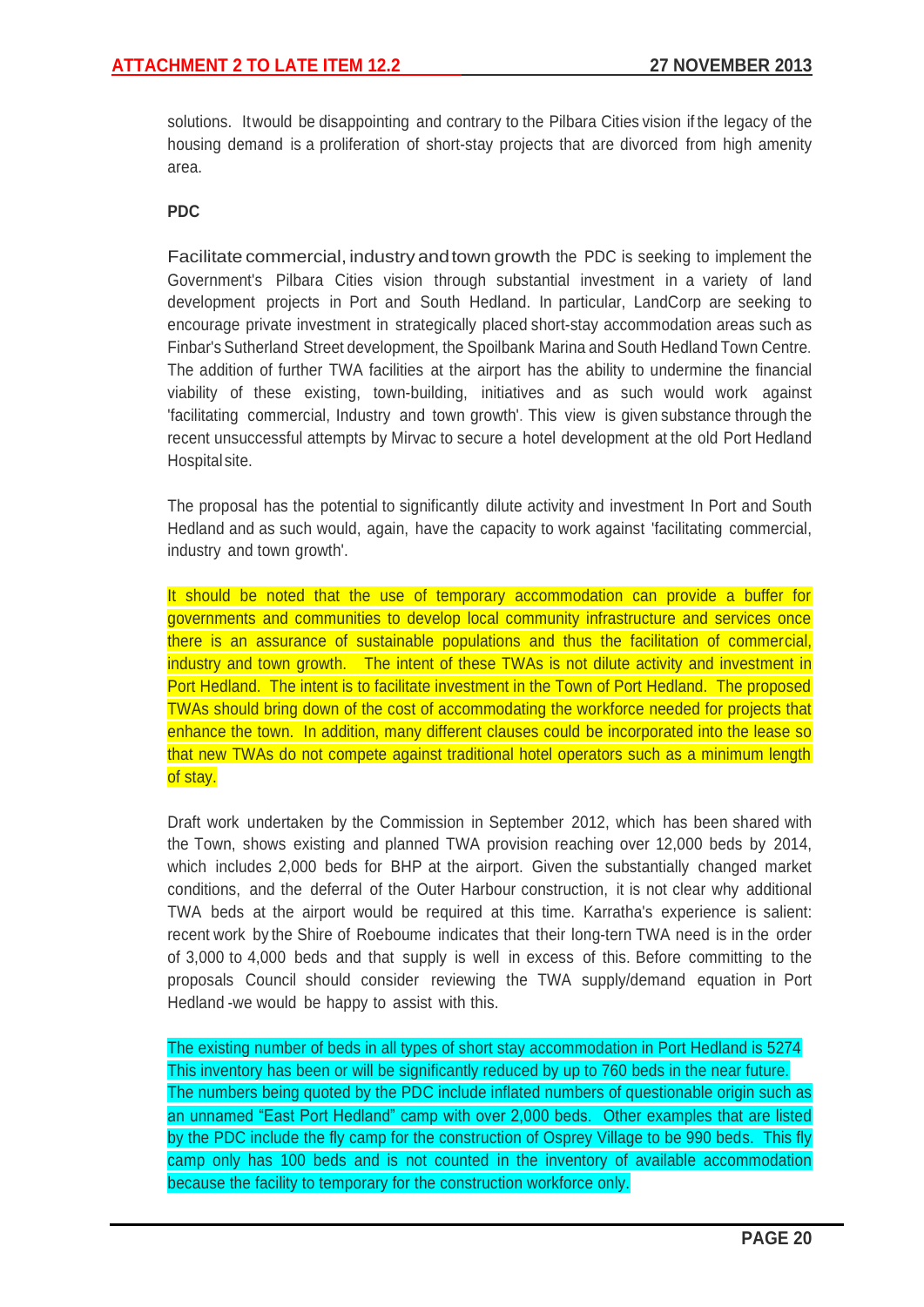| <b>Facility</b>                            | <b>Total Rooms3</b> | Ave. Occupancy3 | Percentage Vacant3 |
|--------------------------------------------|---------------------|-----------------|--------------------|
| <b>Esplanade</b>                           | 108                 | 41              | 62%                |
| <b>Ibis Styles</b>                         | 65                  | 58              | 11%                |
| <b>Hospitality Inn</b>                     | 36                  | 22              | 39%                |
| <b>Pier Hotel</b>                          | 20                  | $\overline{7}$  | 65%                |
| Walkabout                                  | 121                 | 73              | 40%                |
| <b>South Hedland Motel</b>                 | 104                 | 15              | 85%                |
| <b>The Lodge</b>                           | 130                 | 18              | 86%                |
| <b>Port Tourist Park</b><br>(Caravan Park) | 208                 | 193             | 7%                 |
| <b>Cooke Point Caravan</b><br>Park         | 103                 | 51              | 50%                |
| <b>Blackrock Caravan</b>                   | 60                  | 28              | 53%                |
| <b>Wedgefield Camp</b>                     | 760                 | 330             | 57%                |
| <b>Port Haven</b>                          | 1202                | 800             | 33%                |
| Pundulmurra                                | 188                 | 30              | 84%                |
| <b>Club Hamilton</b>                       | 919                 | 599             | 35%                |
| Mia Mia                                    | 250                 | 187             | 25%                |
| Gateway                                    | 1000                | 400             | 60%                |
|                                            | 5274                | 2852            | 50%                |
|                                            | Total               | Total           | Average            |

The Chamber of Minerals and Energy of Western Australia states "The workforce required to meet current growth plans for the resource sector in the Pilbara is expected to peak at just over 65,000 in 2014, up from over 51,000 in 2011-an increase of 28.4%. At a local Government area level, total employment is forecast to decline to 2020 in the Shire of Ashburton and Shire of Roebourne as current major construction projects are completed. However, this fall is offset by growth in employment in the Town of Port Hedland and Shire of East Pilbara."

A new TWA facility is likely to add to the perception that Port Hedland is an industrial town populated by temporary fly-in/fly-out workers and as such would not be supportive of 'town growth'.

The Business Cases do not demonstrate that there are no other available or planned TWA facilities in Hedland, nor do they demonstrate what legacy city- building benefits would arise from acceptance of one of these proposals. This then makes It difficult to determine if the proposals 'facilitate' or hinder 'town development.

The Western Australian Governments Pilbara Planning and Infrastructure Framework acknowledges that FIFO workforce are important methods of adapting to constantly changing labour requirements, particularly for specialist skills and during the construction stage of projects. The Framework also recognizes that there has been a cause and effect relationship between an insufficient supply of Land and accommodation, and the demand for FIFO workforce accommodation. The Business Plans do not demonstrate that there are no other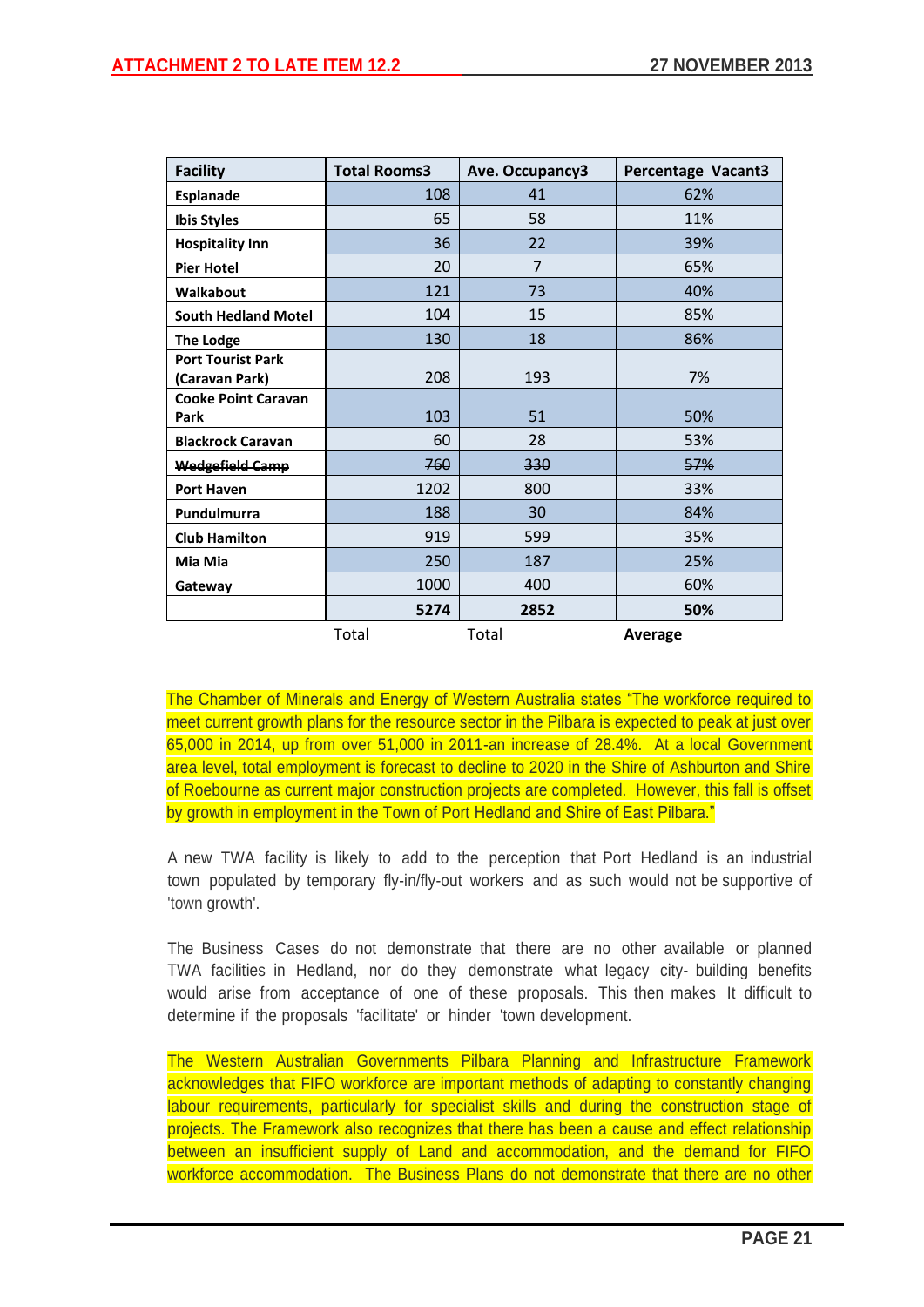available or planned TWAs in Port Hedland because this would be incorrect. For example, the site at Pippingarra is already approved for TWA. A TWA in this location would offer no benefit to the town in terms of a lasting legacy and would be far removed from Port Hedland. A report completed by the AEC Group for the Pilbara Regional Council and the Pilbara Development Commission titled "Demand needs analysis for Short Stay Accommodation in the Pilbara Region dated February 2013 states "TWAs that are better integrated with nearby towns are more likely to result in positive socio-economic outcomes. This will encourage permanent population growth and the development of economic activities outside mining.": In contrast the funds from the proposed TWAs in the Kingsford Business Park have already been allocated to substantial legacy projects such as the planned Marina.

The business plans do not demonstrate what legacy city building projects would be accommodated in the TWA because that is impossible to determine. Examples of projects that would be benefit from TWA accommodation include:

- Relocation of the Port Hedland Waste Water Treatment Plant to South Hedland
- Port Hedland Sewerage plan rehabilitation
- Potential upgrade of the Port Hedland and South Hedland water towers
- Electricity infrastructure upgrades- South Hedland, Wedgefield and Boodarie power station
- Airport redevelopment
- Marina development
- Pilbara Fabrication & Services Common Use Facility Projects-Lumsden Point
- Development of Boodarie Strategic Industrial area
- Port facility upgrade including operational and office space
- Detention centre redevelopment
- Waste to energy project.
- The New South Hedland Library and Youth Precinct

It is not clear to us how the proposed TWA facilities would contribute, in a physical sense, to making Port Hedland a leading regional airport. TWA facilities are reasonably flexible in their locational needs – as evidenced above, there are already proposals for similar facilities elsewhere in Hedland – and such facilities might also be used to make some marginal residential developments viable. In contrast land close to the airport. by definition, is limited and may be better used to support businesses (e.g. inter-modal freight operations, logistics, aircraft servicing) that rely on proximity to an airport for their operations. The case for a TWA use to support 'developing Port Hedland airport as a leading regional airport' is not made in the Business Plans.

The Kingsford Business Park will contain 38 bulky goods, showroom and light industrial lots fully serviced, in a variety of sizes competitively priced as well as 40 hectares of land within the street grid which will be held in reserve. The Land Use Master Plan (LUMP) for the airport address freight hub, terminal land, commercial land and logistics which should address the concerns of the PDC.

We accept that the income the Town would receive from the proposed deal would assist in the redevelopment of the airport. However, the Business Plan does not explore other funding options such as loans, public-private partnerships, grants from bodies such as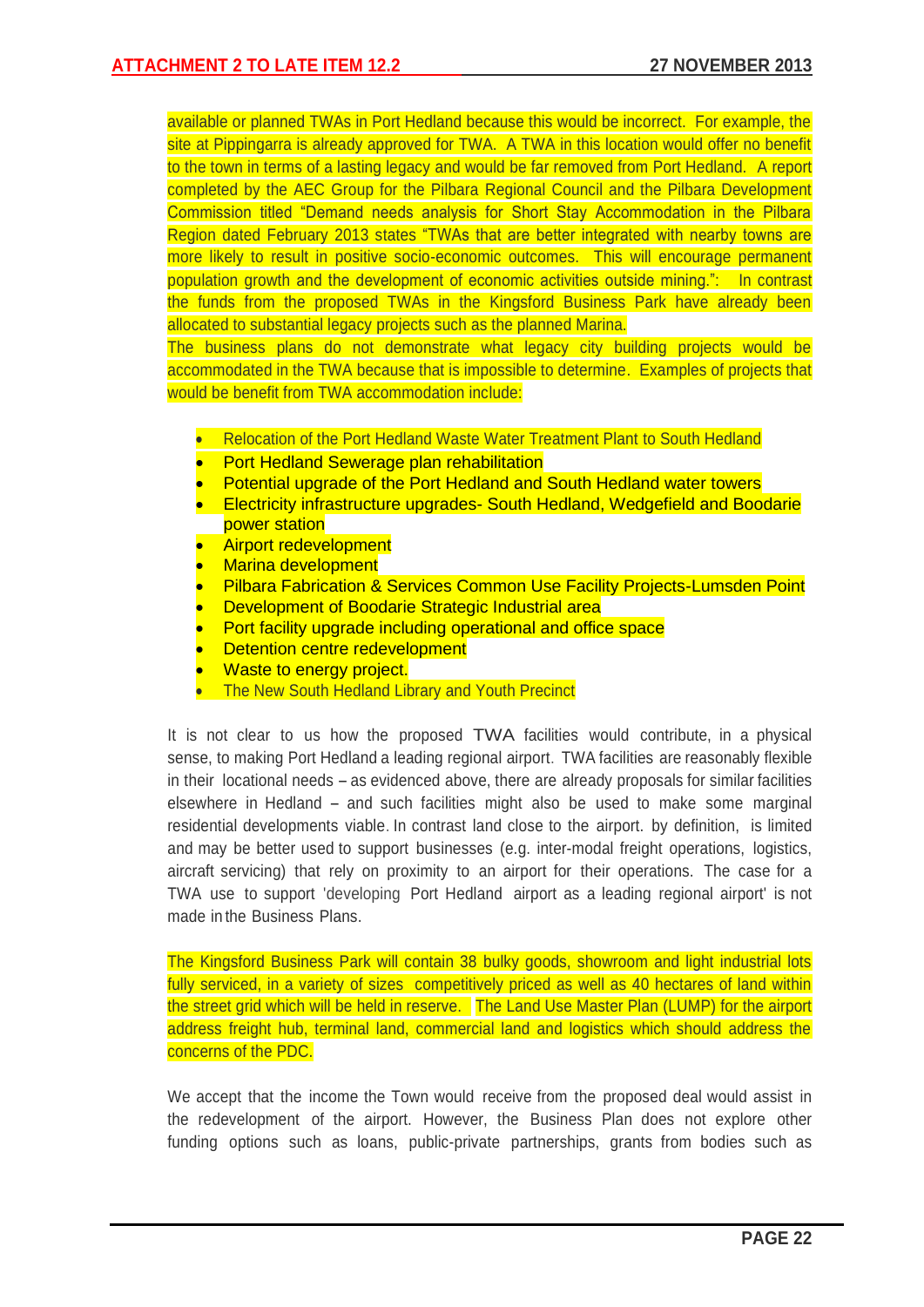Infrastructure Australia or municipal bonds. In our view these options should be explored before committing to a proposed deal.

This would be out of the scope of a business plan. There may be other business models to fund the airport redevelopment and the town's Airport Director is investigating these options.

The *Pilbara's Port City Growth Plan* demonstrates a land supply timeline that is capable of releasing significant volumes of permanent residential development to deliver a Town of 50,000 people by 2035: examples of current residential projects include the Westem Edge, Hamilton Precinct, Project Osprey, the Town's own Eastern Gateway work, Athol Street in East Port Hedlandand the South Hedland Town Centre.

A TWA caters to a completely different market segment than permanent residential development. TWAs will not compete with the development of these subdivisions and may enhance the feasibility of projects by making it easier to accommodate the needed project delivery workforce. In addition, of the developments listed only the Osprey development (delivered by the Department of Housing-whom did not object to this proposal) is actually underway. Many of the developments still require substantial predevelopment work including huge amounts of required infrastructure and have yet to turn a shovel or even receive required planning scheme amendments from the State. Given that the Kingsford Business Park infrastructure is well underway and knowing the difficultly the State has had in delivering projects such as the South Hedland Town Centre one could wonder why the PDC would object to a project that is already commenced and as clearly stated will target a clearly different market than the projects listed above (as stated below)?

**Clearly the provision of a Temporary Worker Accommodation facility at the airport would not address residential housing Issues as the facility targets a totally different market segment.** It might be argued that such a facility would assist by providing accommodation for construction workforce, but this case is not explored in the Business Plans and may be not be supportable in light of other TWA provision elsewhere in the Town. Even if an argument could be mounted to view the proposed facility as being suitable for long-term residential purposes, it is arguable as to whether or not the airport is an appropriate location for such a use, especially given the volume of residential developments elsewhere in the Town.

The draft *Hedland Infrastructure Capacity study and Action Plan,* which the Town has contracted NS Projects to prepare, states that, in relation to housing mix, •... the primary focus should be on delivering 3 bedroom and 4+ bedroom stock to the Hedland market with "... a lesser focus on 1 bedroom and 2 bedroom stock." By way of volume, the draft *Action Plan* states (pg. 20) that the demand for one bedroom apartments to 2018 is no morethan 134 units. Given this, it is difficult to see how the airport TWA proposal would 'address housing shortage and affordability in Hedland.

As already mentioned TWAs target a completely market segment and could very well assist with the delivery of new residential development by accommodating the required workforce.

We share the Town's vision for growing Port Hedland into a city of some 50,000 people. Our concern Is that support for a new Temporary Worker Accommodation facility at the airport will